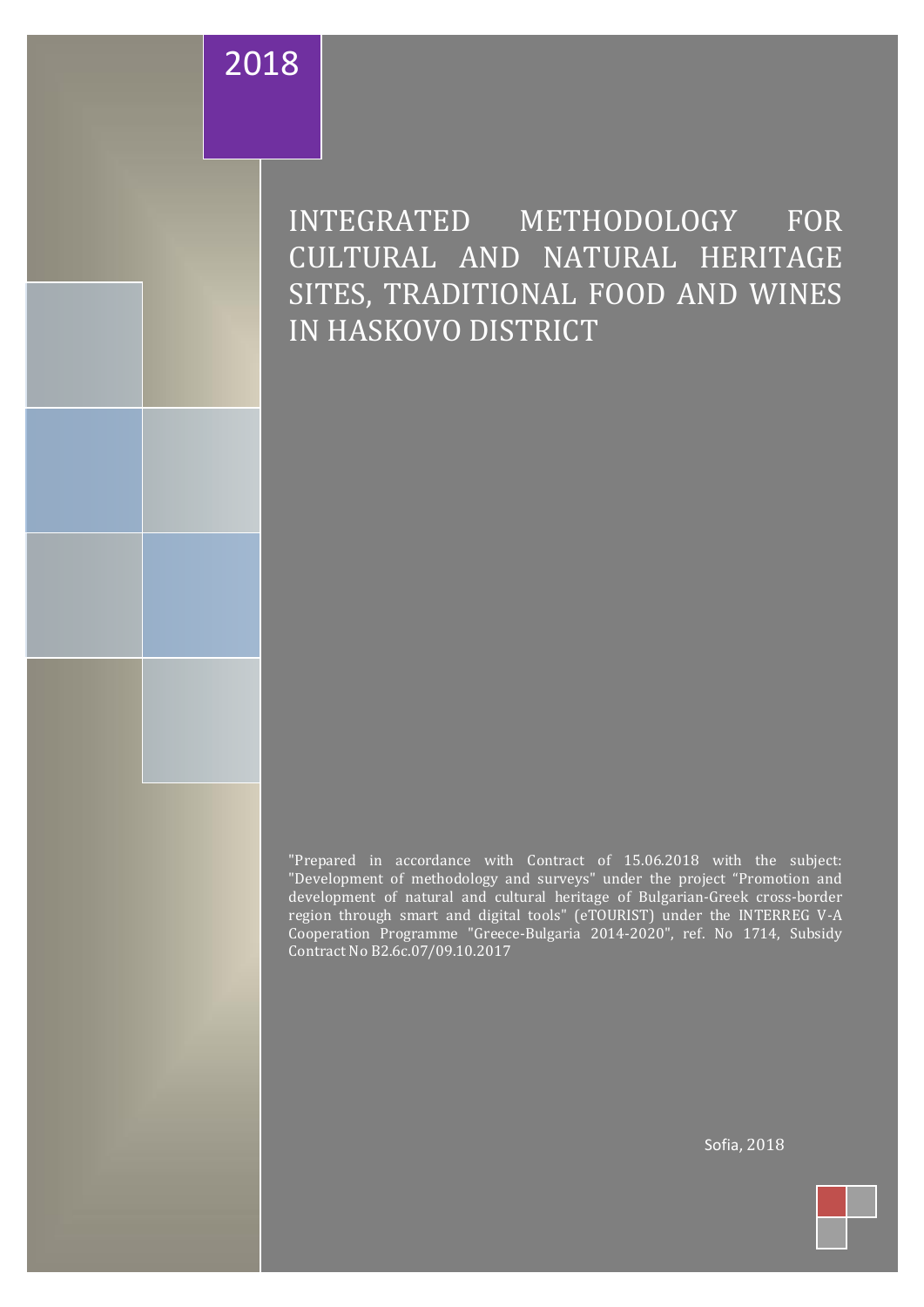

**European Regional Development Fund** 



Седалище: 6300 Хасково, у л. "Цар Освободител" 4 Адрес за кореспонденция: Бизнес Инку батор, 6310 Клокотница, Община Хасково тел: ++359 38 66 50 21; факс: ++359 38 66 48 69 e-mail: maritza@maritza.info www.maritza.info

<span id="page-1-0"></span>

| <b>CONTENTS</b>                                                                                                                                                                                                                            |  |
|--------------------------------------------------------------------------------------------------------------------------------------------------------------------------------------------------------------------------------------------|--|
|                                                                                                                                                                                                                                            |  |
| UNIFIED APPROACH TO COLLECTING IDENTICAL INFORMATION ABOUT THE SITES<br>1.1.<br>WITH THE AIM OF PRESENTING THEM AS CULTURAL AND NATURAL LANDMARKS IN A                                                                                     |  |
| PREREQUISITE: GOOD EUROPEAN PRACTICES FOR DEVELOPING, MANAGING AND                                                                                                                                                                         |  |
|                                                                                                                                                                                                                                            |  |
|                                                                                                                                                                                                                                            |  |
| APPROACH AND STAGES OF COLLECTING IDENTICAL INFORMATION. METHODS AND                                                                                                                                                                       |  |
| RESULTS AND COLLECTED DATA IN COMPLIANCE WITH THE IDENTIFIED APPROACH<br>1.2.                                                                                                                                                              |  |
| 1.3.<br>ADDITIONAL MEASURES (IN ADDITION TO PRESENTATION IN A MOBILE DEVICES APP<br>AND A WEB PORTAL) FOR PROMOTING AND DEVELOPING CULTURAL AND NATURAL                                                                                    |  |
| 2.1. UNIFIED APPROACH TO COLLECTING IDENTICAL INFORMATION ON TRADITIONAL<br>CUISINE AND WINES IN HASKOVO DISTRICT AIMED AT PRESENTING THEM IN A MOBILE                                                                                     |  |
| PREREQUISITE: GOOD EUROPEAN PRACTICES ON PROMOTING TRADITIONAL FOOD AND                                                                                                                                                                    |  |
|                                                                                                                                                                                                                                            |  |
|                                                                                                                                                                                                                                            |  |
|                                                                                                                                                                                                                                            |  |
| 2.2. RESULTS AND PROCESSED DATA FROM THE SURVEY OF TRADITIONAL FOOD AND WINES<br>IN HASKOVO DISTRICT IN AN APPROPRIATE FORMAT ACCORDING TO THE IDENTIFIED<br>APPROACH FOR PRESENTING THE DATA IN A MOBILE DEVICES APP AND A WEB PORTAL  19 |  |
| ADDITIONAL MEASURES (IN ADDITION TO PRESENTATION IN A MOBILE DEVICES APP AND<br>AWEB PORTAL) FOR PROMOTING AND DEVELOPING TRADITIONAL FOOD AND WINES IN                                                                                    |  |
| ANNEXES.                                                                                                                                                                                                                                   |  |

This document has been created within the framework of the project"Promotion and development of natural and cultural heritage of the Bulgarian-Greek cross-border region through smart and digital tools" (eTOURIST), financed under the INTERREG VA Cooperation Programme2 "Greece-Bulgaria 2014 -2020", Subsidy Contract No B2.6c. 07/09.10.2017 The Project is<br>This document has been created within the fra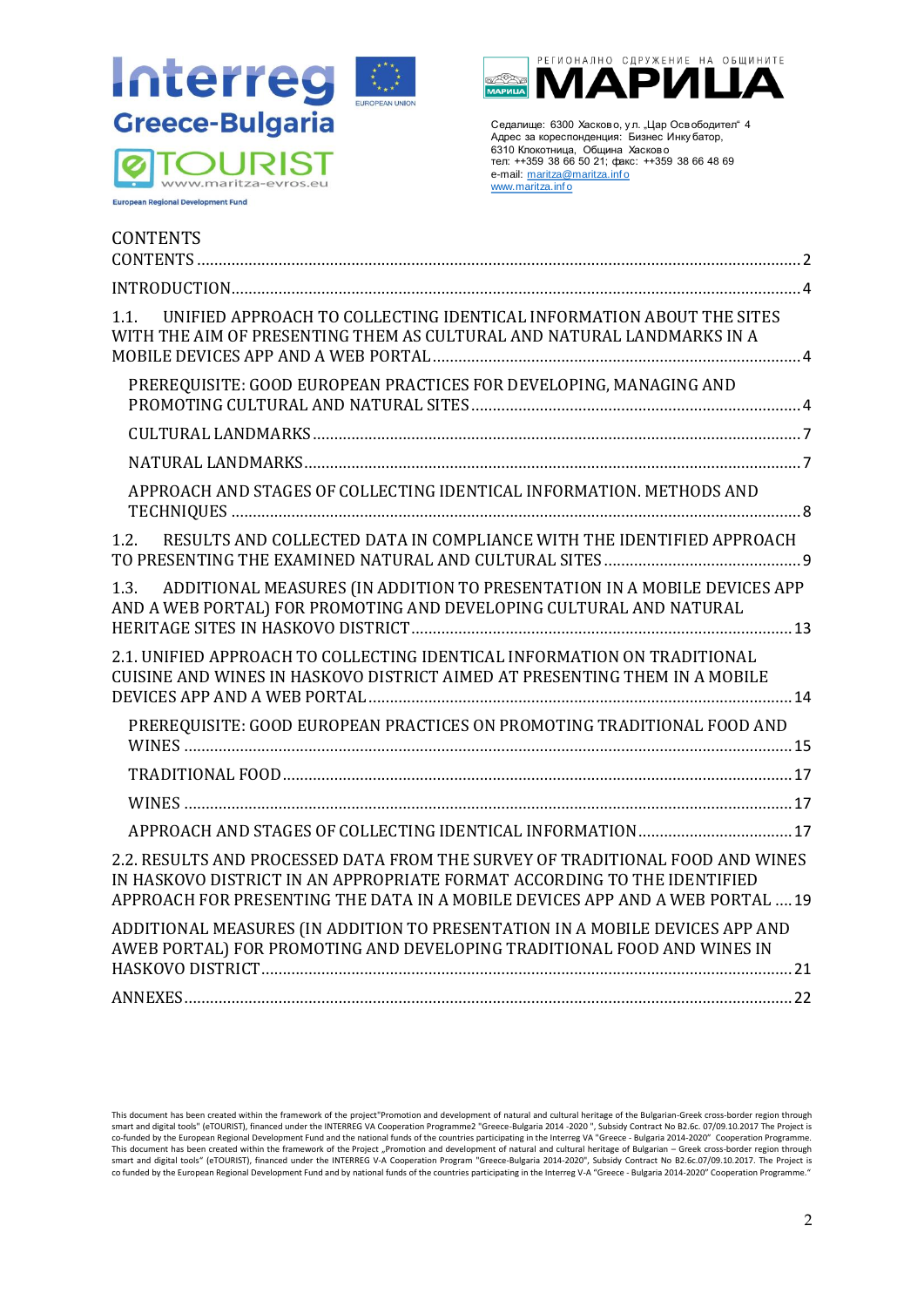



Седалище: 6300 Хасково, у л. "Цар Освободител" 4 Адрес за кореспонденция: Бизнес Инку батор, 6310 Клокотница, Община Хасково тел: ++359 38 66 50 21; факс: ++359 38 66 48 69 e-mail: maritza@maritza.info www.maritza.info

**European Regional Development Fund** 

| <b>ABBREVIATIONS USED</b> |                                               |  |
|---------------------------|-----------------------------------------------|--|
| <b>EICR</b>               | European Institute for Cultural Routes        |  |
| <b>ECRAH</b>              | European Convention for the Protection of the |  |
|                           | Archaeological Heritage                       |  |
| EU                        | European Union                                |  |
| <b>BDA</b>                | <b>Biodiversity Act</b>                       |  |
| FA                        | <b>Forestry Act</b>                           |  |
| <b>PAA</b>                | <b>Protected Areas Act</b>                    |  |
| TA                        | Tourism Act                                   |  |
| <b>CHA</b>                | Cultural Heritage Act                         |  |
| <b>SPA</b>                | <b>Spatial Planning Act</b>                   |  |
| <b>NCC</b>                | National cultural property                    |  |
| N <sub>G</sub> O          | Non-governmental organisations                |  |
| <b>DDS</b>                | <b>District Development Strategy</b>          |  |
| <b>MDP</b>                | Municipal Development Plan                    |  |
| <b>RMH</b>                | Regional Museum of History                    |  |
| CE                        | Council of Europe                             |  |
| <b>UNESCO</b>             | World Organization for Education, Science and |  |
|                           | Culture                                       |  |
| PA                        | Protected area                                |  |

| <b>LIST OF TABLES AND CHARTS</b> |                                                   |  |
|----------------------------------|---------------------------------------------------|--|
| TABLE 1                          | Good practices for cultural and natural landmarks |  |
| TABLE 2                          | SWOT analysis of Haskovo district in terms of     |  |
|                                  | cultural and natural landmarks                    |  |
| TABLE 3                          | Good practices for traditional food and wines     |  |
| TABLE 4                          | SWOT analysis of Haskovo district in terms of     |  |
|                                  | traditional food and wines                        |  |
| CHART <sub>1</sub>               | Unified approach to gathering information on      |  |
|                                  | cultural and natural landmarks                    |  |
| CHART <sub>2</sub>               | Unified approach to gathering information on      |  |
|                                  | traditional food and wines                        |  |

This document has been created within the framework of the project"Promotion and development of natural and cultural heritage of the Bulgarian-Greek cross-border region through smart and digital tools" (eTOURIST), financed under the INTERREG VA Cooperation Programme2 "Greece-Bulgaria 2014 -2020", Subsidy Contract No B2.6c. 07/09.10.2017 The Project is<br>This document has been created within the fra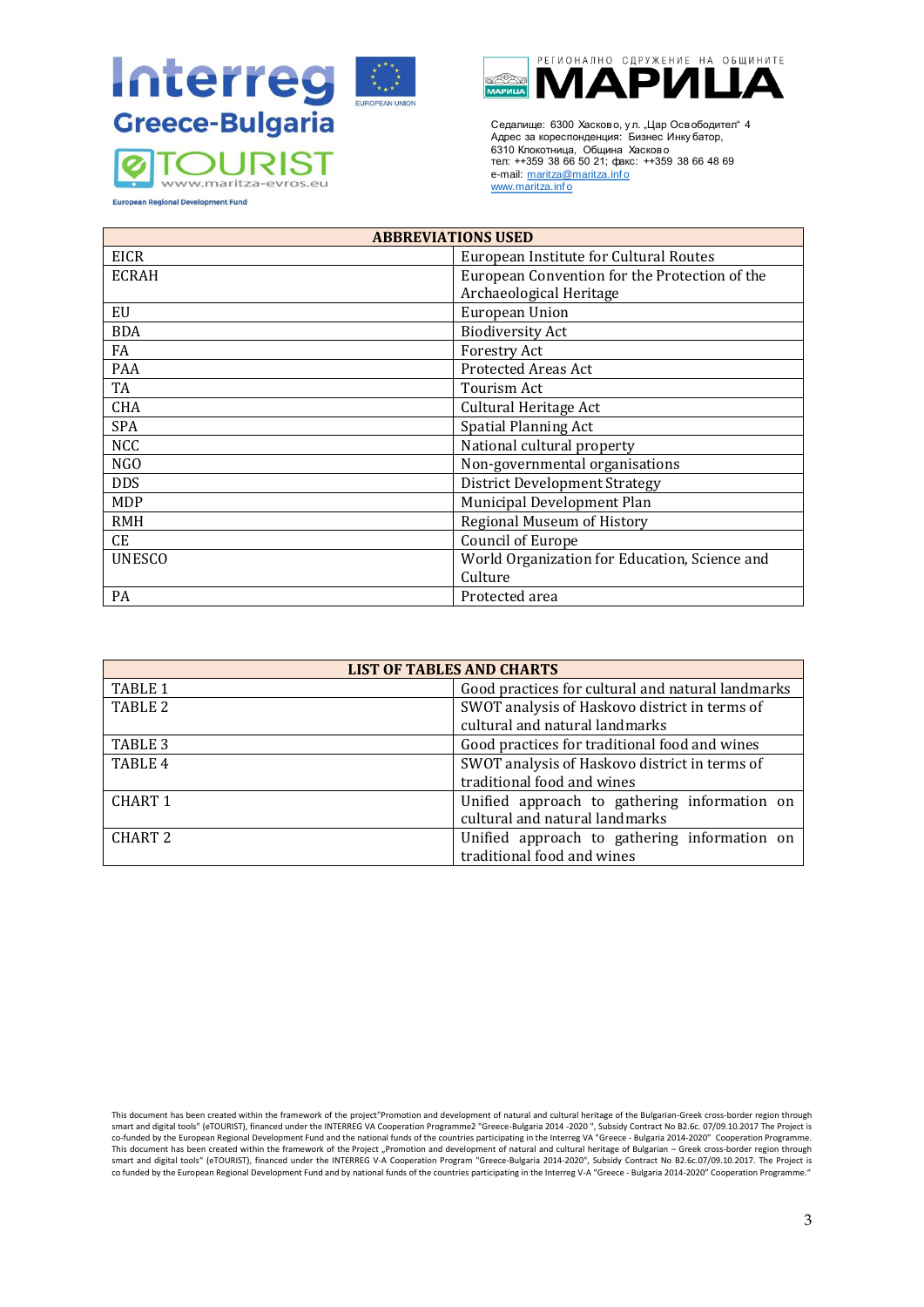

## <span id="page-3-0"></span>INTRODUCTION

The current integrated methodology in implementation of sub-activity Action 3. Development of integrated methodology for cultural and traditional landmarks, traditional food and wine in Haskovo District has been developed by EFTA SERVICES Ltd. - Contractor in execution of the Public Procurement Contract with Regional Municipalities Association Maritza, Contracting Authority, from 15.06.2018 with subject "Development of Methodology and Surveys" under the project "Promotion and development of natural and cultural heritage of the Bulgarian-Greek cross-border region through smart and digital tools" (eTOURIST) under the INTERREG V-A "Greece-Bulgaria - 2014-2020" Cooperation Programme, Ref. No 1714, Subsidy Contract No B2.6c.07/09.10.2017.

The purpose of this document is to provide expertise in promoting the cultural and natural heritage of the cross-border region as well as to raise awareness of the traditional culinary art and wines in the cross-border region.

# <span id="page-3-1"></span>1.1. UNIFIED APPROACH TO COLLECTING IDENTICAL INFORMATION ABOUT THE SITES WITH THE AIM OF PRESENTING THEM AS CULTURAL AND NATURAL LANDMARKS IN A MOBILE DEVICES APP AND A WEB PORTAL

Before proceeding to a definition to the unified approach to collecting identical information, it is necessary to look at some of the good practices for promoting cultural and natural landmarks as the foundation for a high-quality implementation of the obligations under the contract on behalf of the Contractor.

## <span id="page-3-2"></span>PREREQUISITE: GOOD EUROPEAN PRACTICES FOR DEVELOPING, MANAGING AND PROMOTING CULTURAL AND NATURAL SITES

The good practices have been selected among available databases, by applying the eligibility criteria defined by the Contractor in view of the ultimate goal of this methodology, namely to promote cultural/natural landmarks in the region.

Regarding the criteria we were guided by, we took into consideration also the criteria developed on the basis of the European Ecotourism Labelling Standard (EETLS) and the criteria set out by the Global Sustainable Tourism Council:

- ➢ UNESCO Convention concerning the Protection of the World Cultural and Natural Heritage;
- ➢ Convention on the Protection of the Underwater Cultural Heritage adopted in 2001 in Paris;

This document has been created within the framework of the project"Promotion and development of natural and cultural heritage of the Bulgarian-Greek cross-border region through smart and digital tools" (eTOURIST), financed under the INTERREG VA Cooperation Programme2 "Greece-Bulgaria 2014 -2020 ", Subsidy Contract No B2.6c. 07/09.10.2017 The Project is<br>co-funded by the European Regional Developme This document has been created within the framework of the Project "Promotion and development of natural and cultural heritage of Bulgarian – Greek cross-border region through smart and digital tools" (eTOURIST), financed under the INTERREG V-A Cooperation Program "Greece-Bulgaria 2014-2020", Subsidy Contract No B2.6c.07/09.10.2017. The Project is co funded by the European Regional Development Fund and by national funds of the countries participating in the Interreg V-A "Greece - Bulgaria 2014-2020" Cooperation Programme."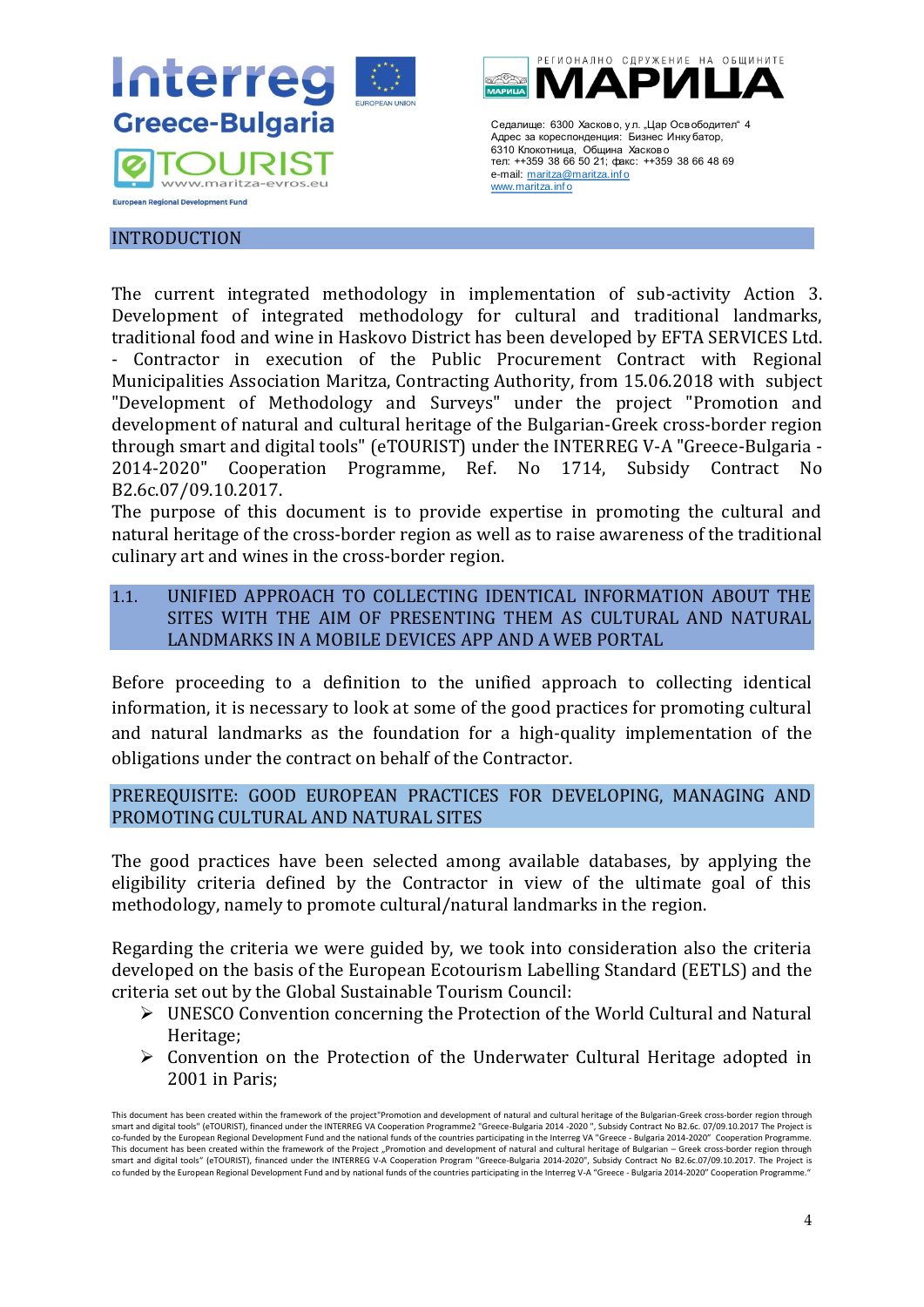

- $\triangleright$  Convention for the Safeguarding of the Intangible Cultural Heritage, adopted in Paris in 2003
- ➢ Convention on the Protection and Promotion of the Diversity of Cultural Expression, adopted in Paris in 2005;
- ➢ Convention on Biological Diversity, adopted in Rio de Janeiro in 1992;
- ➢ Convention for the Protection of the Architectural Heritage of Europe adopted in Granada in 1985;
- ➢ The European Landscape Convention, adopted in Florence in 2000;
- ➢ The Convention on the Protection of the Archaeological Heritage, adopted in Valletta in 1992;
- ➢ UNIDROIT Convention on Stolen or Illegally Exported Cultural Objects, adopted in Rome in 1995;
- ➢ The Convention for the Safeguarding of the Intangible Cultural Heritage, adopted in Paris in 2005;
- ➢ The Council of Europe Framework Convention on the Value of Cultural Heritage for Society (the Faro Convention), adopted in Faro in 2005, etc.

As a result, proceeding from the context of this methodology, we will look at good practices<sup>1</sup> from the point of view of their "innovativeness" for promoting cultural and natural landmarks, namely:

| <b>CULTURAL SITES</b> |                                                                      |                              |
|-----------------------|----------------------------------------------------------------------|------------------------------|
| <b>Name</b>           | <b>Results</b>                                                       | <b>Source of Information</b> |
| Danube Limes          | - Scholars have studied 900 kilometres along the Danube, with        | www.danube-limes.eu          |
| UNESCO World          | sections in Austria, Slovakia and Hungary                            |                              |
| Heritage              | -152 landmarks along the Roman limes have been identified.           |                              |
|                       | outlined and described                                               |                              |
|                       | - 2 sets of nomination documents for entering the Hungarian and      |                              |
|                       | Slovakian sections of the Danube Limes on the UNESCO World           |                              |
|                       | Heritage List                                                        |                              |
| Herman                | - 981 sites have been declared part of UNESCO's World Heritage       | www.herman-                  |
|                       | since $2013$                                                         | project.eu                   |
|                       | - 7 pilot activities, including: <b>development of an innovative</b> |                              |
|                       | <b>network of 102 libraries</b> , which offers an expanded approach  |                              |
|                       | to digital content, as well as a new service for digital borrowing   |                              |
|                       | of various materials, including eBooks, music, magazines and         |                              |
|                       | videos /Treviso province in Italy/; development of mobile            |                              |
|                       | phone and tablet apps with virtual entertainment, games              |                              |

Table 1. Good practices for cultural and natural landmarks

<sup>&</sup>lt;sup>1</sup> Project Stories from the CENTRAL EUROPE Cultural Heritage and Creative Resources Program, CENTRAL EUROPE Program Joint Technical Secretariat, 1070 Vienna, Austria [https://www.interreg](https://www.interreg-central.eu/Content.Node/6-cultural-final.pdf)[central.eu/Content.Node/6-cultural-final.pdf](https://www.interreg-central.eu/Content.Node/6-cultural-final.pdf)

This document has been created within the framework of the project"Promotion and development of natural and cultural heritage of the Bulgarian-Greek cross-border region through smart and digital tools" (eTOURIST), financed under the INTERREG VA Cooperation Programme2 "Greece-Bulgaria 2014 -2020 ", Subsidy Contract No B2.6c. 07/09.10.2017 The Project is<br>co-funded by the European Regional Developme This document has been created within the framework of the Project "Promotion and development of natural and cultural heritage of Bulgarian – Greek cross-border region through smart and digital tools" (eTOURIST), financed under the INTERREG V-A Cooperation Program "Greece-Bulgaria 2014-2020", Subsidy Contract No В2.6с.07/09.10.2017. The Project is co funded by the European Regional Development Fund and by national funds of the countries participating in the Interreg V-A "Greece - Bulgaria 2014-2020" Cooperation Programme.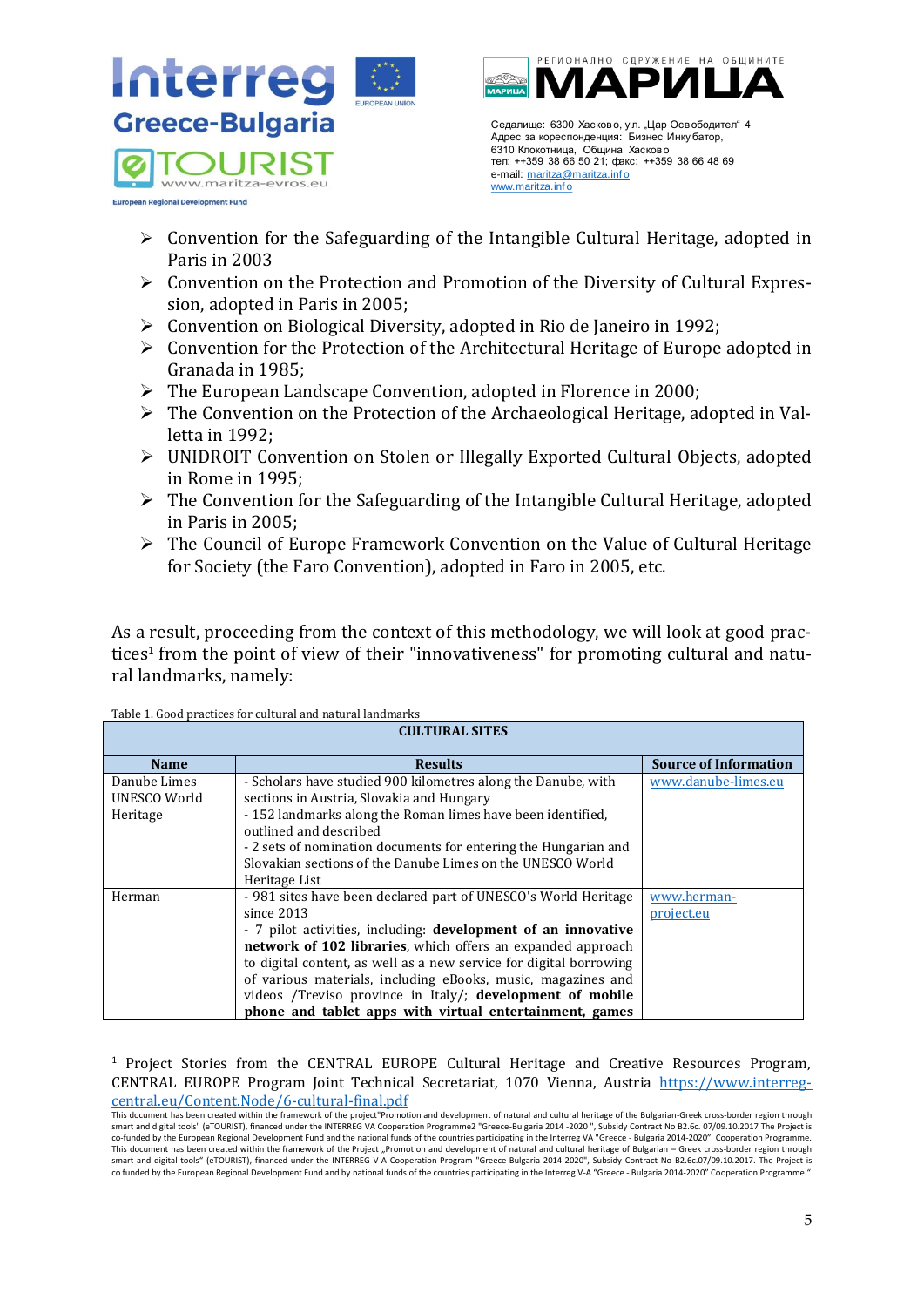



Седалище: 6300 Хасково, у л. "Цар Освободител" 4 Адрес за кореспонденция: Бизнес Инку батор, 6310 Клокотница, Община Хасково тел: ++359 38 66 50 21; факс: ++359 38 66 48 69 e-mail: maritza@maritza.info www.maritza.info

**European Regional Development Fund** 

| Tetris               | and simulations of interactive, as a way of exchanging<br>information about cultural, historical and tourist services with a<br>wide audience /Ravenna, Italy/; Development of an international<br>tourist product through a mobile application for smartphones<br>/Talking monuments, Eger, Hungary <sup>2</sup> /;<br>- 61 local village churches and sacred monuments marked on a<br>transnational church route<br>- 1100 copies of the transnational church route map were print- | www.thetris.eu               |
|----------------------|---------------------------------------------------------------------------------------------------------------------------------------------------------------------------------------------------------------------------------------------------------------------------------------------------------------------------------------------------------------------------------------------------------------------------------------------------------------------------------------|------------------------------|
|                      | ed in 2013.                                                                                                                                                                                                                                                                                                                                                                                                                                                                           |                              |
| <b>NATURAL SITES</b> |                                                                                                                                                                                                                                                                                                                                                                                                                                                                                       |                              |
|                      |                                                                                                                                                                                                                                                                                                                                                                                                                                                                                       |                              |
| <b>Name</b>          | <b>Results</b>                                                                                                                                                                                                                                                                                                                                                                                                                                                                        | <b>Source of Information</b> |
| Traditional and      | - 1,200 wild plants /herbs and spices/were studied;                                                                                                                                                                                                                                                                                                                                                                                                                                   | www.traditionalandwil        |
| wild                 | - uncreased awareness among 800 people about herbs and spices;                                                                                                                                                                                                                                                                                                                                                                                                                        | d                            |
|                      |                                                                                                                                                                                                                                                                                                                                                                                                                                                                                       |                              |
| Listen to the voice  | - 327 localized small sacred monuments in Bohemian Switzerland                                                                                                                                                                                                                                                                                                                                                                                                                        | www.central2013.eu           |
| of villages          | National Park, Czech Republic;                                                                                                                                                                                                                                                                                                                                                                                                                                                        |                              |
|                      | - 4 tourism products developed for rural areas in Europe;                                                                                                                                                                                                                                                                                                                                                                                                                             |                              |
|                      | - nearly $\epsilon$ 200,000 invested in the reconstruction of cultural herit-<br>age monuments and information facilities;                                                                                                                                                                                                                                                                                                                                                            |                              |
| The use of natural   | - development of a tourism information system;                                                                                                                                                                                                                                                                                                                                                                                                                                        | https://app.emaze.com        |
| heritage for cul-    | - development of an audio guide for 19 routes in 4 languages                                                                                                                                                                                                                                                                                                                                                                                                                          | <b>@AOIZLFFWO/project</b>    |
| tural tourism        | - development of thematic walking paths;                                                                                                                                                                                                                                                                                                                                                                                                                                              | -good-practices#2            |
|                      | - renovation of hiking trails;                                                                                                                                                                                                                                                                                                                                                                                                                                                        |                              |
|                      | - development of 5 educational paths with interactive boards in                                                                                                                                                                                                                                                                                                                                                                                                                       |                              |
|                      | Gerecse Nature Park in Hungary, and others.;                                                                                                                                                                                                                                                                                                                                                                                                                                          |                              |

#### METHODS AND TECHNIQUES

As a result of the good practices studied and the methods, criteria, systems of analysis and evaluation used, as well as the conducted survey of the cultural and natural heritage under the present contract, the possibilities for potential development and the problems in promoting the cultural and natural sites in Haskovo District can be summarized in the following table:

Table 2. SWOT analysis of Haskovo district in terms of cultural and natural landmarks

| <b>STRENGTHS</b>                                  | WEAKNESSES                                          |
|---------------------------------------------------|-----------------------------------------------------|
| Haskovo District is an attractive destination for | Poorly developed road infrastructure                |
| cultural tourism and ecotourism.                  | Low efficiency of advertising activities among fans |
| Haskovo District is recognizable as a destination | of cultural tourism.                                |
| for cultural and ecotourism.                      | Insufficient information about Haskovo region as a  |
| Cultural tourism is universal, suitable           | for   cultural and ecotourism destination.          |
| combining with other types of tourism.            | Insufficient information about Haskovo as a         |
| Haskovo District boasts very good conditions for  | destination for ecotourism.                         |
| practicing ecotourism.                            | Difficult access to some of the sites               |
|                                                   | Possibilities for communication with the hosts      |

<sup>2</sup> [http://www.herman-](http://www.herman-project.eu/files/publisher/downloads_public/Outputs/Herman_Leaflet_2_english_web.pdf)

[project.eu/files/publisher/downloads\\_public/Outputs/Herman\\_Leaflet\\_2\\_english\\_web.pdf](http://www.herman-project.eu/files/publisher/downloads_public/Outputs/Herman_Leaflet_2_english_web.pdf)

This document has been created within the framework of the project"Promotion and development of natural and cultural heritage of the Bulgarian-Greek cross-border region through smart and digital tools" (eTOURIST), financed under the INTERREG VA Cooperation Programme2 "Greece-Bulgaria 2014 -2020 ", Subsidy Contract No B2.6c. 07/09.10.2017 The Project is<br>co-funded by the European Regional Developme co funded by the European Regional Development Fund and by national funds of the countries participating in the Interreg V-A "Greece - Bulgaria 2014-2020" Cooperation Programme.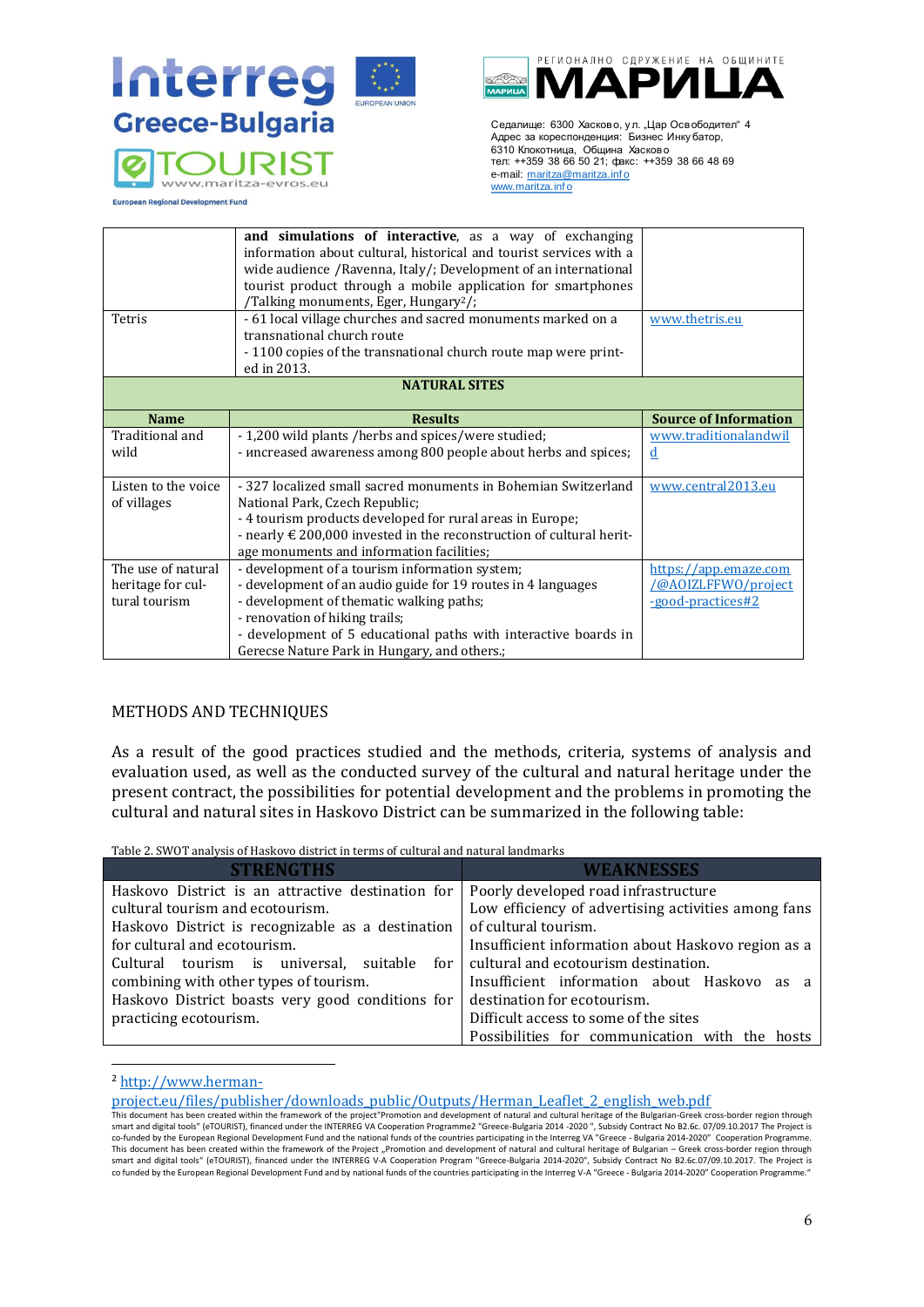



Седалище: 6300 Хасково, у л. "Цар Освободител" 4 Адрес за кореспонденция: Бизнес Инку батор, 6310 Клокотница, Община Хасково тел: ++359 38 66 50 21; факс: ++359 38 66 48 69 e-mail: maritza@maritza.info www.maritza.inf o

**European Regional Development Fund** 

|                                                                                                                                                                                                                                                                                                                                                                                                                                                                                                                                                               | (language barrier).                                                                                                                                                                                                                                                                                                                                                                |
|---------------------------------------------------------------------------------------------------------------------------------------------------------------------------------------------------------------------------------------------------------------------------------------------------------------------------------------------------------------------------------------------------------------------------------------------------------------------------------------------------------------------------------------------------------------|------------------------------------------------------------------------------------------------------------------------------------------------------------------------------------------------------------------------------------------------------------------------------------------------------------------------------------------------------------------------------------|
| <b>OPPORTUNITIES</b>                                                                                                                                                                                                                                                                                                                                                                                                                                                                                                                                          | <b>THREATS/PROBLEMS</b>                                                                                                                                                                                                                                                                                                                                                            |
| Supplementing the tourist services with cultural<br>and ecotourism.<br>Family holidays, special packages for parents with<br>children and couples.<br>Attracting dynamic groups and<br>promoting<br>consumption by adding an "adventurous highlight"<br>in the form of cultural tourism.<br>Promoting longer vacations among the fans of<br>cultural and ecotourism to increase the revenue of<br>the sector.<br>Popularization of the opinions of the tourists<br>themselves who visited Haskovo in order to<br>increase the credibility of the destination. | Lack of enough diversity in the vacation and hence<br>failure to meet expectations.<br>Major competitors in the group of people<br>interested in cultural tourism are Greece, Italy,<br>Spain, France and Germany.<br>Bulgaria's main competitors for attracting fans of<br>ecotourism are: Slovenia, Croatia, Austria, Spain,<br>Switzerland, Greece, Turkey, Romania and France. |

Taking into account the good practices described above, we have found that the methods and techniques for promoting cultural and natural landmarks should include at least a minimum number of criteria in order to be presented in a mobile app and a web portal.

## <span id="page-6-0"></span>CULTURAL LANDMARKS

The minimum criteria that a cultural landmark should meet are the following:

- To be a cultural landmark of high importance;

- To be a popular cultural landmark among the population;

- The towns and villages from where the cultural landmark is accessed are at least accessible by motor vehicles;

In addition to these minimum conditions, additional criteria could be applied, lending potential to landmarks, namely:

- To have facilities for tourist accommodation and catering establishments in the towns and villages from which access to the cultural landmark is possible;

- To possess the potential to be combined with other types of tourism.

# <span id="page-6-1"></span>NATURAL LANDMARKS

The minimum criteria that a cultural landmark should meet are the following:

- To be a natural landmark of high importance;

- To be a popular landmark among the population;

- The towns and villages from where the natural landmark is accessed should be at least accessible by motor vehicles;

This document has been created within the framework of the project"Promotion and development of natural and cultural heritage of the Bulgarian-Greek cross-border region through smart and digital tools" (eTOURIST), financed under the INTERREG VA Cooperation Programme2 "Greece-Bulgaria 2014 -2020 ", Subsidy Contract No B2.6c. 07/09.10.2017 The Project is co-funded by the European Regional Development Fund and the national funds of the countries participating in the Interreg VA "Greece - Bulgaria 2014-2020" Cooperation Programme. This document has been created within the framework of the Project "Promotion and development of natural and cultural heritage of Bulgarian – Greek cross-border region through smart and digital tools" (eTOURIST), financed under the INTERREG V-A Cooperation Program "Greece-Bulgaria 2014-2020", Subsidy Contract No B2.6c.07/09.10.2017. The Project is co funded by the European Regional Development Fund and by national funds of the countries participating in the Interreg V-A "Greece - Bulgaria 2014-2020" Cooperation Programme."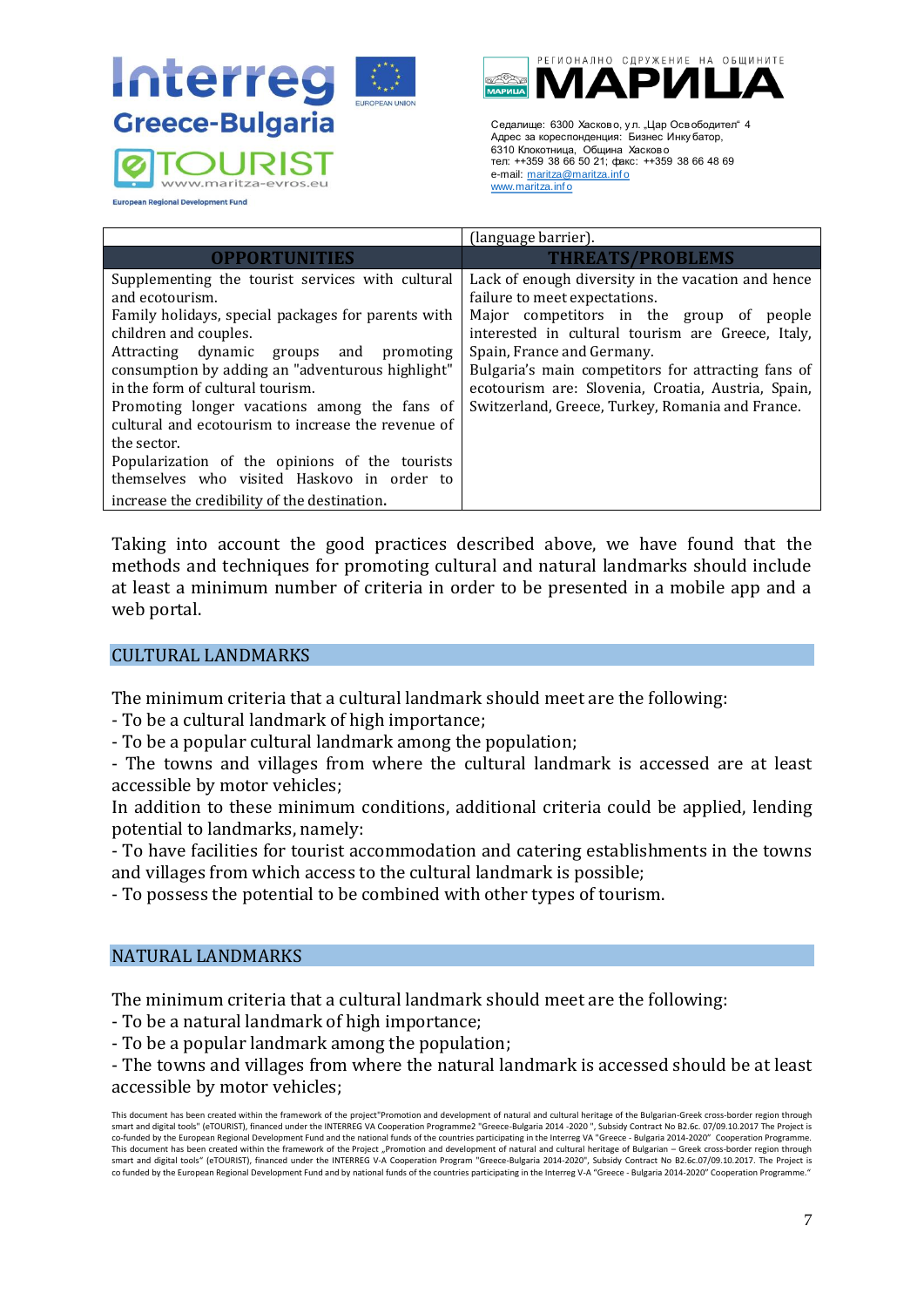

- To offer tourists the opportunity to get an insight into protected species, habitats or formations.

In addition to these minimum conditions, additional criteria could be applied, lending potential to the protected natural sites, namely:

- to have facilities for tourist accommodation and catering establishments in the towns and villages from which access to the cultural landmark is possible;

- Have skilled staff engaged in holding guided tours;

- Have hiking and cycling routes

## <span id="page-7-0"></span>APPROACH AND STAGES OF COLLECTING IDENTICAL INFORMATION. METHODS AND **TECHNIQUES**

After showing the good practices in the field of cultural and natural landmarks we suggest that **THE APPROACH** to collecting identical information about the sites should be comprised of the following stages:

- ➢ Studying and documenting of information on cultural and natural landmarks in Haskovo district;
- $\triangleright$  Systematization of information by certain indicators.

# *STAGE 1: Studying and documenting the cultural and natural heritage sites in Haskovo District*

We propose exploring sources of information of a different nature, including strategic documents such as the District Development Strategy, the Municipal Development Plan, etc., as well as literary and historical sources; establishing contacts with competent authorities such as the National Institute on Intangible Cultural Heritage, local and regional history museums, tourist information centres by municipalities, administrative departments in charge of cultural and natural resources at the municipal or district authorities, Regional Inspectorates of Environment and Water, etc.

# *STAGE 1: Systematization of information about the sites by certain indicators.*

Once the different sources of information have been studied, we suggest that the collected data be systematized by certain indicators when presented in a mobile application and a web portal. The main indicators we suggest are as follows:

- 1. Name
- 2. Location
- 3. Description
- 4. Accessibility
- 5. Possibilities of catering and accommodation

This document has been created within the framework of the project"Promotion and development of natural and cultural heritage of the Bulgarian-Greek cross-border region through smart and digital tools" (eTOURIST), financed under the INTERREG VA Cooperation Programme2 "Greece-Bulgaria 2014 -2020 ", Subsidy Contract No B2.6c. 07/09.10.2017 The Project is<br>co-funded by the European Regional Developme This document has been created within the framework of the Project "Promotion and development of natural and cultural heritage of Bulgarian – Greek cross-border region through smart and digital tools" (eTOURIST), financed under the INTERREG V-A Cooperation Program "Greece-Bulgaria 2014-2020", Subsidy Contract No B2.6c.07/09.10.2017. The Project is co funded by the European Regional Development Fund and by national funds of the countries participating in the Interreg V-A "Greece - Bulgaria 2014-2020" Cooperation Programme."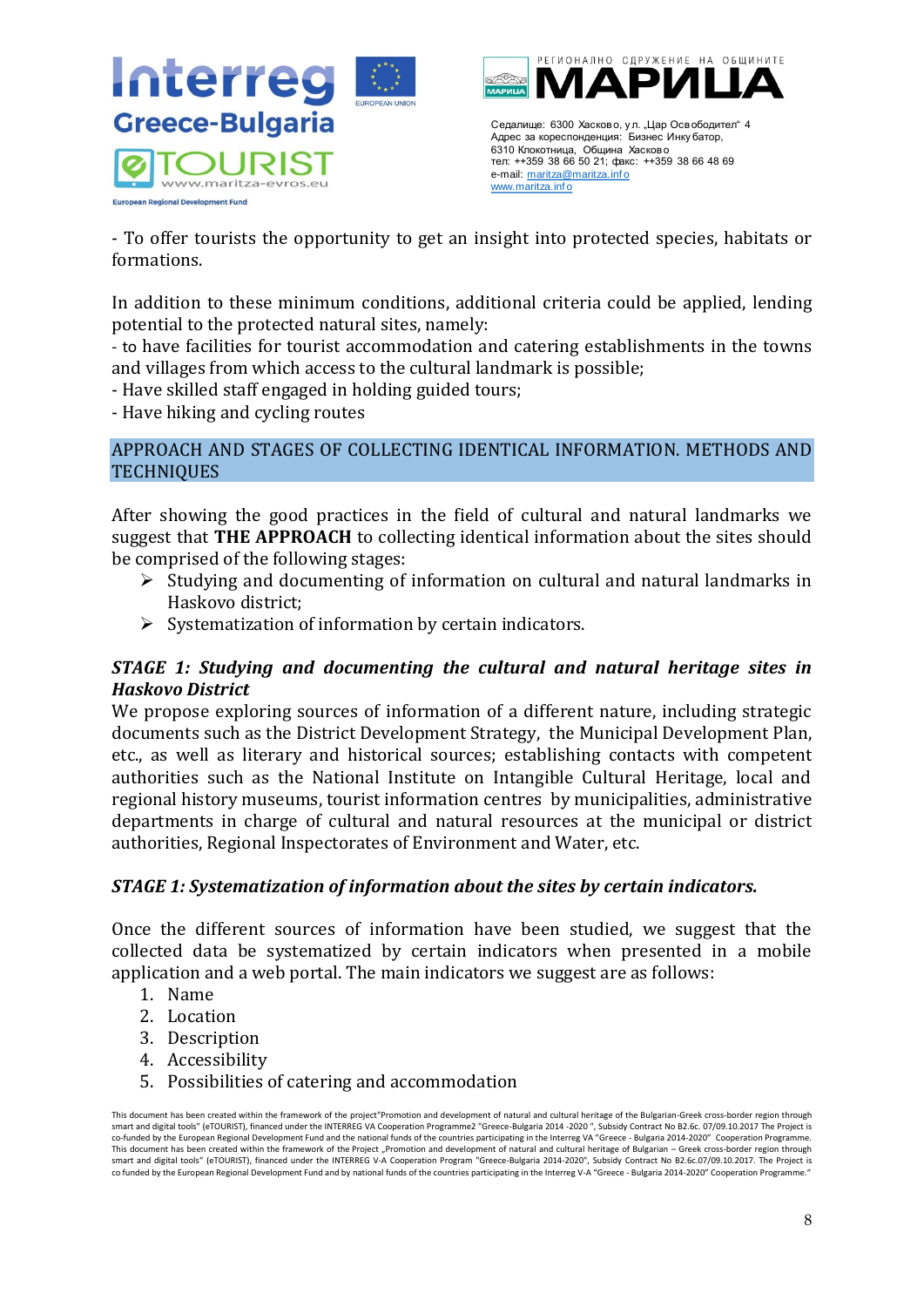



Седалище: 6300 Хасково, у л. "Цар Освободител" 4 Адрес за кореспонденция: Бизнес Инку батор, 6310 Клокотница, Община Хасково тел: ++359 38 66 50 21; факс: ++359 38 66 48 69 e-mail: maritza@maritza.info www.maritza.info

6. Interesting facts





With a view of the different nature of the landmarks, additional indicators could be defined, such as working time for cultural landmarks and an indicator for endangered species for natural sites, but this proposal is not mandatory and will only be carried out at the request of the Contracting Authority.

## <span id="page-8-0"></span>1.2. RESULTS AND COLLECTED DATA IN COMPLIANCE WITH THE IDENTIFIED APPROACH TO PRESENTING THE EXAMINED NATURAL AND CULTURAL SITES

According to the above-mentioned approach, we have collected the following data on separate stand-alone sections in ANNEX 1.

This document has been created within the framework of the project"Promotion and development of natural and cultural heritage of the Bulgarian-Greek cross-border region through smart and digital tools" (eTOURIST), financed under the INTERREG VA Cooperation Programme2 "Greece-Bulgaria 2014 -2020 ", Subsidy Contract No B2.6c. 07/09.10.2017 The Project is<br>co-funded by the European Regional Developme co funded by the European Regional Development Fund and by national funds of the countries participating in the Interreg V-A "Greece - Bulgaria 2014-2020" Cooperation Programme.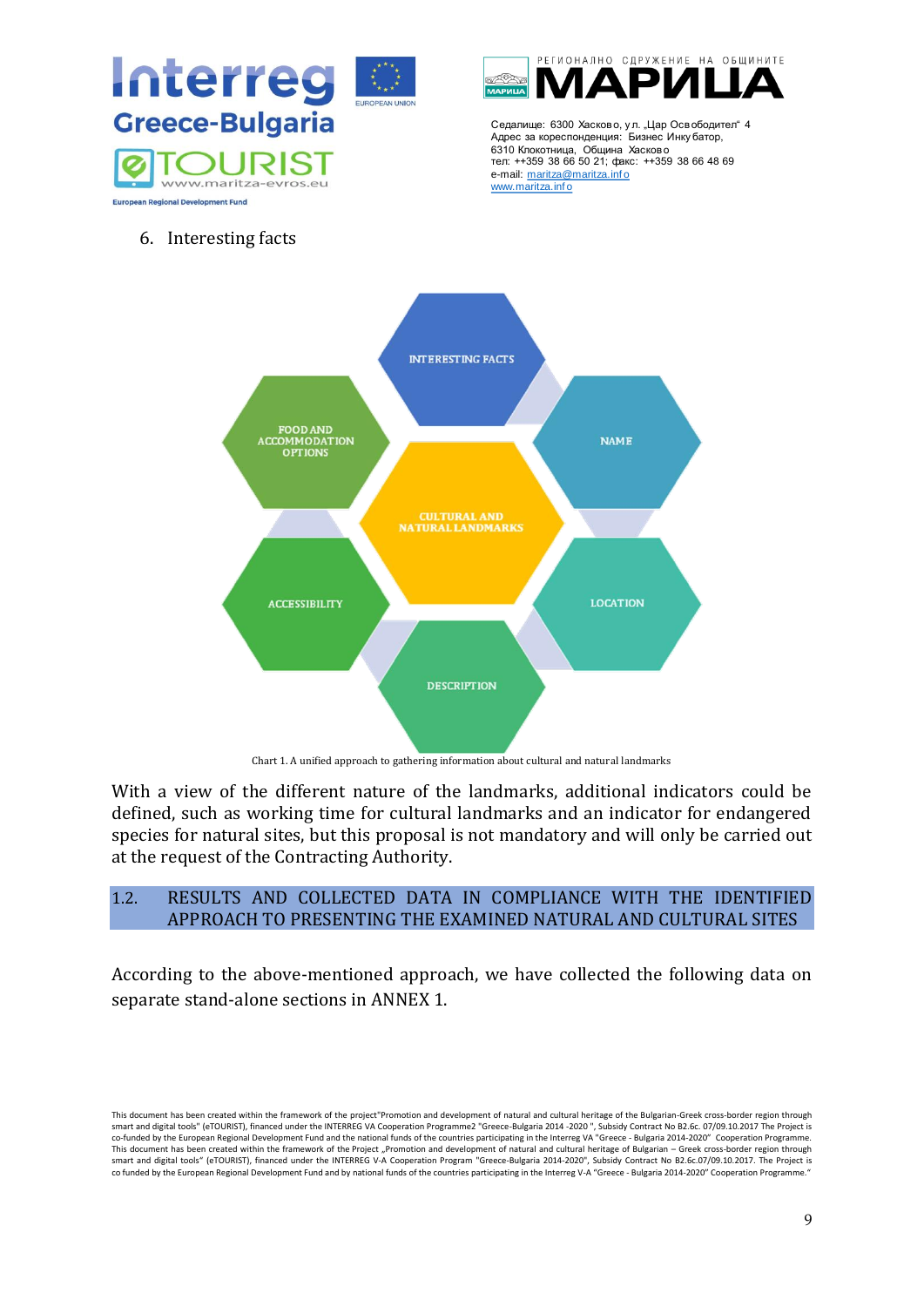

Opportunities for inclusion in tourist routes by municipality:

Dimitrovgrad Municipality

- ❖ DIMITROVGRAD THE SANCTUARY OF THE NYMPHS AND APHRODITE, VILLAGE OF KASNAKOVO - VILLAGE OF KREPOST - DIMITROVGRAD;
- ❖ DIMITROVGRAD VILLAGE OF CHERNOGOROVO VILLAGE OF VODEN ALEXANDROVO TOMB - DIMITROVGRAD;
- ❖ DIMITROVGRAD VILLAGE OF KREPOST MONUMENT TO THE HOLY MOTHER OF GOD, HASKOVO - DIMITROVGRAD;
- ❖ DIMITROVGRAD VILLAGE OF KREPOST ST. ATHANASIUS MONASTERY, VILLAGE OF ZLATNA LIVADA - DIMITROVGRAD.

Ivaylovgrad Municipality

- ❖ QUARTER OF LADZHA, TOWN OF IVAYLOVGRAD LYUTITSA FORTRESS VILLA ARMIRA - VILLAGE OF HUHLA
- ❖ MUNICIPAL MUSEUM OF HISTORY IN IVAYLOVGRAD CHURCH TO THE LORD'S TRANSFIGURATION - REVIVAL PERIOD MUSEUM HOUSE OF MIRCHO PASKALEV – STS. CONSTANTINE AND HELEN MONASTERY
- ❖ DUPKITE LOCALITY, VILLAGE OF SVIRACHI, IVAYLOVGRAD MUNICIPALITY LIKANA, VILLAGE OF BELOPOLYANE, VILLAGE OF SVIRACHI;

This document has been created within the framework of the project"Promotion and development of natural and cultural heritage of the Bulgarian-Greek cross-border region through smart and digital tools" (eTOURIST), financed under the INTERREG VA Cooperation Programme2 "Greece-Bulgaria 2014 -2020 ", Subsidy Contract No B2.6c. 07/09.10.2017 The Project is<br>co-funded by the European Regional Developme This document has been created within the framework of the Project "Promotion and development of natural and cultural heritage of Bulgarian – Greek cross-border region through<br>smart and digital tools" (eTOURIST), financed co funded by the European Regional Development Fund and by national funds of the countries participating in the Interreg V-A "Greece - Bulgaria 2014-2020" Cooperation Programme.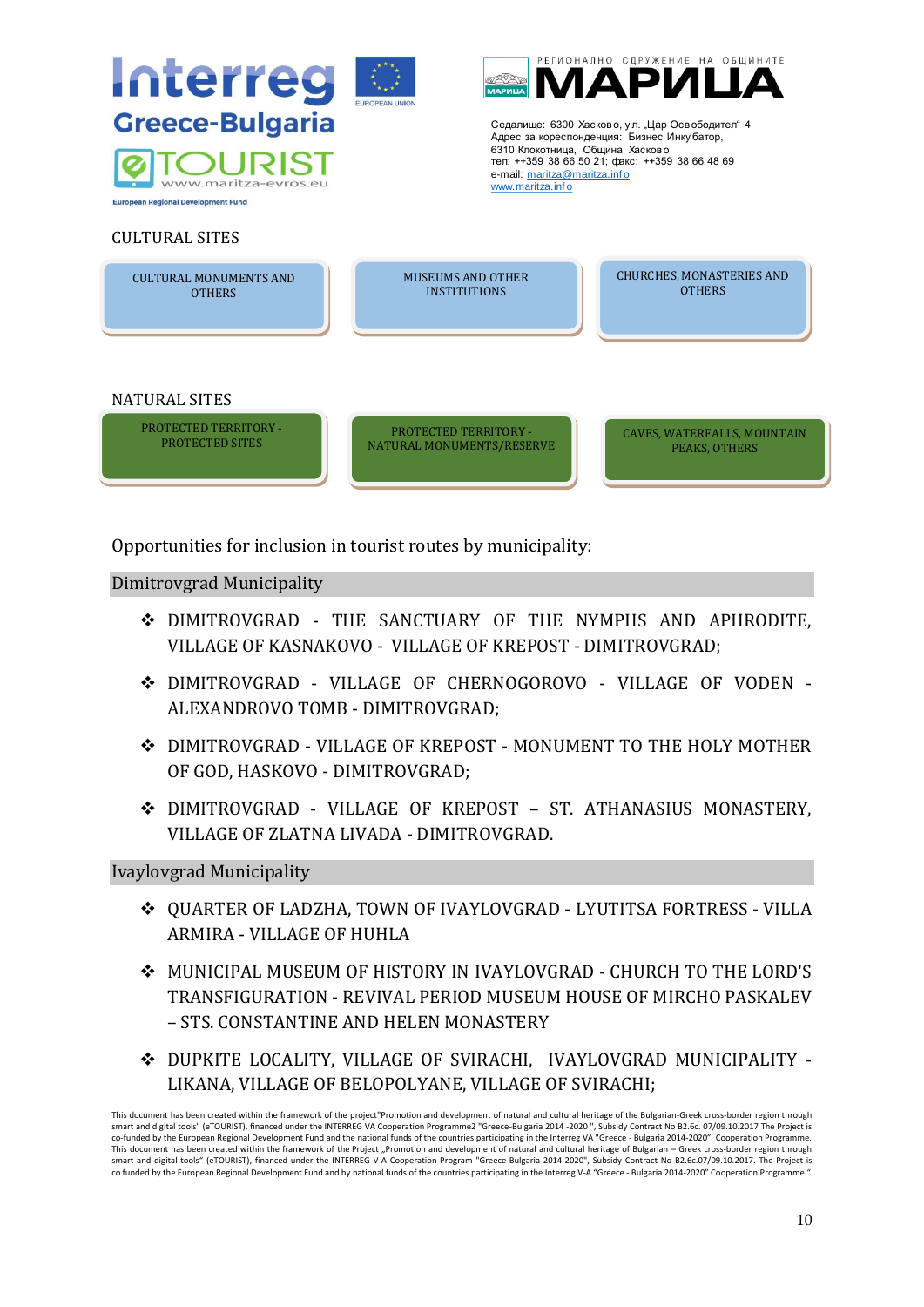

#### Lyubimets Municipality

- ❖ HABITAT OF THE SUMMER SNOWFLAKE (Leucojum aestivum) DOLNATA OVA, TOWN OF LYUBIMETS – BAKARLIA, VILLAGE OF YERUSALIMOVO;
- ❖ GLUHITE KAMANI (THE DEAF STONES) ROCK CULT COMPLEX, VILLAGE OF DABOVETS AND THE VILLAGE OF MALKO GRADISHTE - ST. ATHANASIUS CHURCH, VILLAGE OF MALKO GRADISHTE - THRACIAN BEEHIVE TOMB, VILLAGE OF VALCHE POLE;

## Madzharovo Municipality

- ❖ THRACIAN MEMORIAL COMPLEX. CHAPEL TO SAINT PETKA OF BULGARIA. "THRACE WITHOUT BORDERS" MONUMENT, TOWN OF MADZHAROVO THRACIAN RELIGIOUS BURIAL COMPLEX AND SETTLEMENT. OKOPA MEDIEVAL FORTRESS, MADZHAROVO;
- ❖ ANCIENT ROMAN ROAD, VILLAGE OF DOLNI GLAVANAK ST. DEMETRIUS CHURCH;

## Mineralni Bani Municipality

- ❖ TOURIST ECO-TRAIL "SARNITSA KUPENA ORLOVI SKALI"
- Ceannum 6500 Xeneto, yn Llap Oceanner artistan (1971)<br>
There is more and to be a summer and the set of the set of the set of the set of the set of the set of the set of the set of the set of the set of the set of the set o ❖ THRACIAN ROCK CULT COMPLEX ALTAN TEPE AND LATE ANTIQUITY FORTRESS IN HISSARYA LOCALITY, VILLAGE OF ANGEL VOIVODA - VILLAGE OF GORNO BRYASTOVO - THE STEP OF THE HOLY MOTHER OF GOD, VILLAGE OF MINERALNI BANI – SVETI DUH (HOLY SPIRIT) ROMAN FORTRESS, VILLAGE OF MINERALNI BANI;
- ❖ MEANDERS OF ARDA RIVER PATRONKA PROTECTED AREA GYURGENA PROTECTED AREA - MOMINA SKALA PROTECTED AREA

## Svilengrad Municipality

- ❖ MUSTAFA PASHA STONE ARCH BRIDGE SVILENGRAD HISTORY MUSEUM ANCIENT AND MEDIAEVAL SETTLEMENT, SVILENGRAD;
- ❖ PREHISTORIC AND PROTOHISTORIC PIT COMPLEX, VILLAGE OF KAPITAN ANDREEVO, HAUSA LOCALITY - REMAINS OF ANCIENT ROMAN ROAD VIA DIAGONALIS. VILLAGE OF KAPITAN ANDREEVO, HAUZA LOCALITY - ROCK

This document has been created within the framework of the project"Promotion and development of natural and cultural heritage of the Bulgarian-Greek cross-border region through smart and digital tools" (eTOURIST), financed under the INTERREG VA Cooperation Programme2 "Greece-Bulgaria 2014 -2020 ", Subsidy Contract No B2.6c. 07/09.10.2017 The Project is<br>co-funded by the European Regional Developme This document has been created within the framework of the Project "Promotion and development of natural and cultural heritage of Bulgarian – Greek cross-border region through smart and digital tools" (eTOURIST), financed under the INTERREG V-A Cooperation Program "Greece-Bulgaria 2014-2020", Subsidy Contract No B2.6c.07/09.10.2017. The Project is co funded by the European Regional Development Fund and by national funds of the countries participating in the Interreg V-A "Greece - Bulgaria 2014-2020" Cooperation Programme.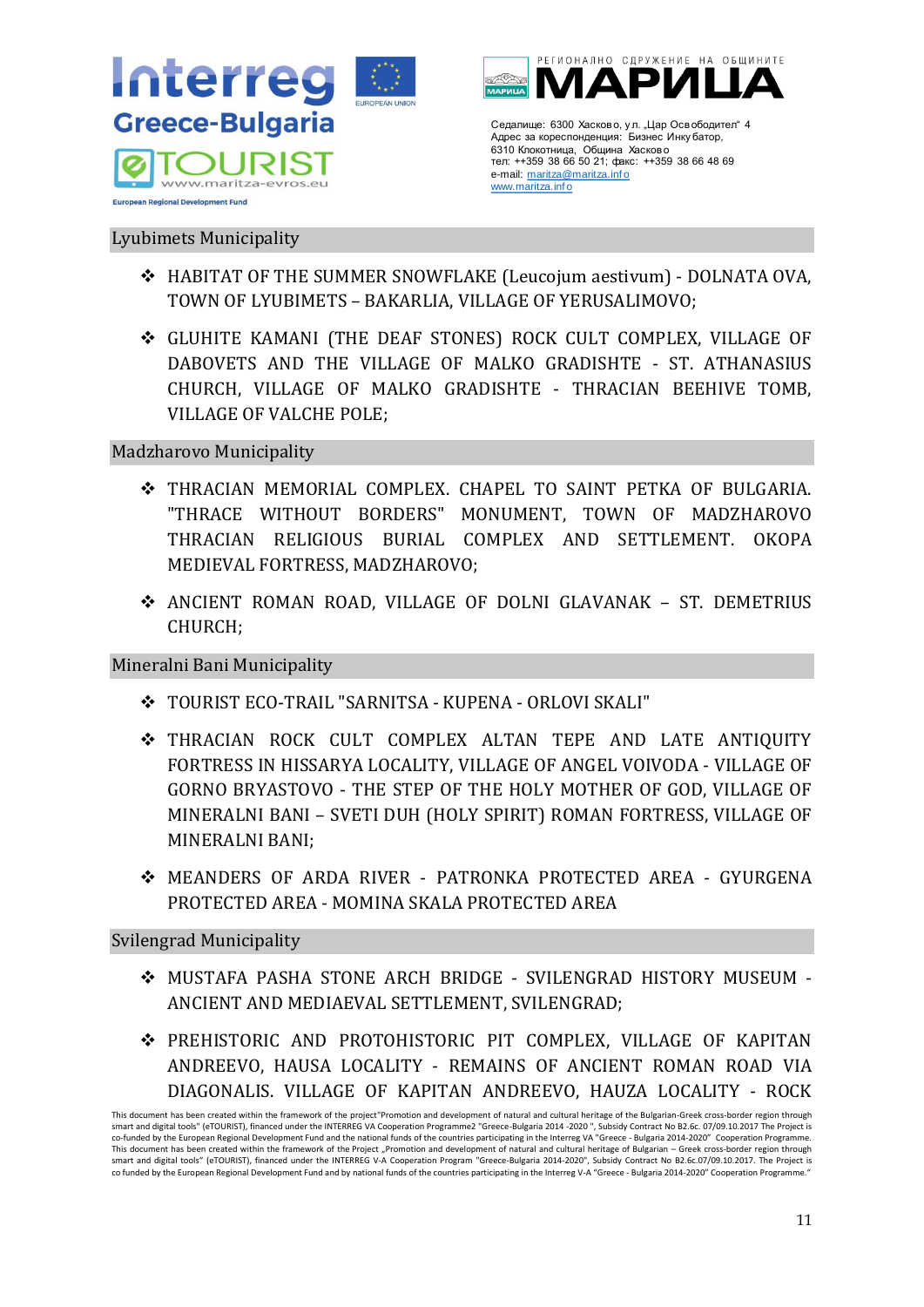



Адрес за кореспонденция: Бизнес Инку батор, 6310 Клокотница, Община Хасково тел: ++359 38 66 50 21; факс: ++359 38 66 48 69 e-mail: maritza@maritza.info www.maritza.inf o

CHURCH. VILLAGE OF MATOCHINA. DELI KAYA LOCALITY - MEDIAEVAL TOWER (BUKELON FORTRESS), VILLAGE OF MATOCHINA. KULATA LOCALITY;

❖ MEDIAEVAL FORTRESS, VILLAGE OF MEZEK, KALETO LOCALITY - THRACIAN BEEHIVE TOMB, VILLAGE OF MEZEK;

Simeonovgrad Municipality

❖ CHURCH TO THE HOLY THEOTOKOS - CHURCH TO ST. NICHOLAS THE WONDERWORKER

Stambolovo Municipality

- ❖ ARCHAEOLOGICAL COMPLEX, VILLAGE OF DOLNO CHERKOVISHTE ETHNOGRAPHIC MUSEUM, VILLAGE OF ZHALTI BRYAG – ST. DEMETRIUS CHURCH, VILLAGE OF ZHALTI BRYAG;
- ❖ ARCHAEOLOGICAL COMPLEX, VILLAGE OF PCHELARI ROCK TOMB, VILLAGE OF PCHELARI;

## Topolovgrad Municipality

- ❖ MUNICIPAL HISTORICAL MUSEUM. TOPOLOVGRAD CHURCH TO THE HOLY THEOTOKOS - HOLY TRINITY MONASTERY. TOPOLOVGRAD;
- ❖ DOLMEN (TWO-CHAMBER) DOLMEN (TWO-CHAMBER) DOLMEN(GROUP), ALL IN VILLAGE OF HLYABOVO
- ❖ KAZANKITE PROTECTED AREA BRASNARSKIYAT STOL (THE BARBER'S CHAIR) PROTECTED AREA - KARAKOLYOVATA DUPKA PROTECTED AREA;

Harmanli Municipality

- ❖ IZVORA NA BELONOGATA (THE SPRING OF THE WHITE-LEGGED GIRL) GARBAVIA MOST (THE ARCHED BRIDGE) – ST. ATHANASIUS CHURCH – MUSEUM OF HISTORY, ALL IN THE TOWN OF HARMANLI;
- ❖ CHUCHUL KAMAK MENHIR ANCIENT ROMAN ROAD, VILLAGE OF OVCHAROVO;

# Haskovo Municipality

This document has been created within the framework of the project"Promotion and development of natural and cultural heritage of the Bulgarian-Greek cross-border region through smart and digital tools" (eTOURIST), financed under the INTERREG VA Cooperation Programme2 "Greece-Bulgaria 2014 -2020 ", Subsidy Contract No B2.6c. 07/09.10.2017 The Project is<br>co-funded by the European Regional Developme This document has been created within the framework of the Project "Promotion and development of natural and cultural heritage of Bulgarian – Greek cross-border region through<br>smart and digital tools" (eTOURIST), financed co funded by the European Regional Development Fund and by national funds of the countries participating in the Interreg V-A "Greece - Bulgaria 2014-2020" Cooperation Programme." Cearance SSO Seconds yn , Lille, Genedomer 1<br>
Mark an Someon Seconds yn , Lille, Genedomer 1<br>
ment - 1250 Si 60 State (ment - 1250 Si 60 State (ment - 1250 Si 60 State (ment - 1250 Si 60 State (ment - 1250 Si 60 State (me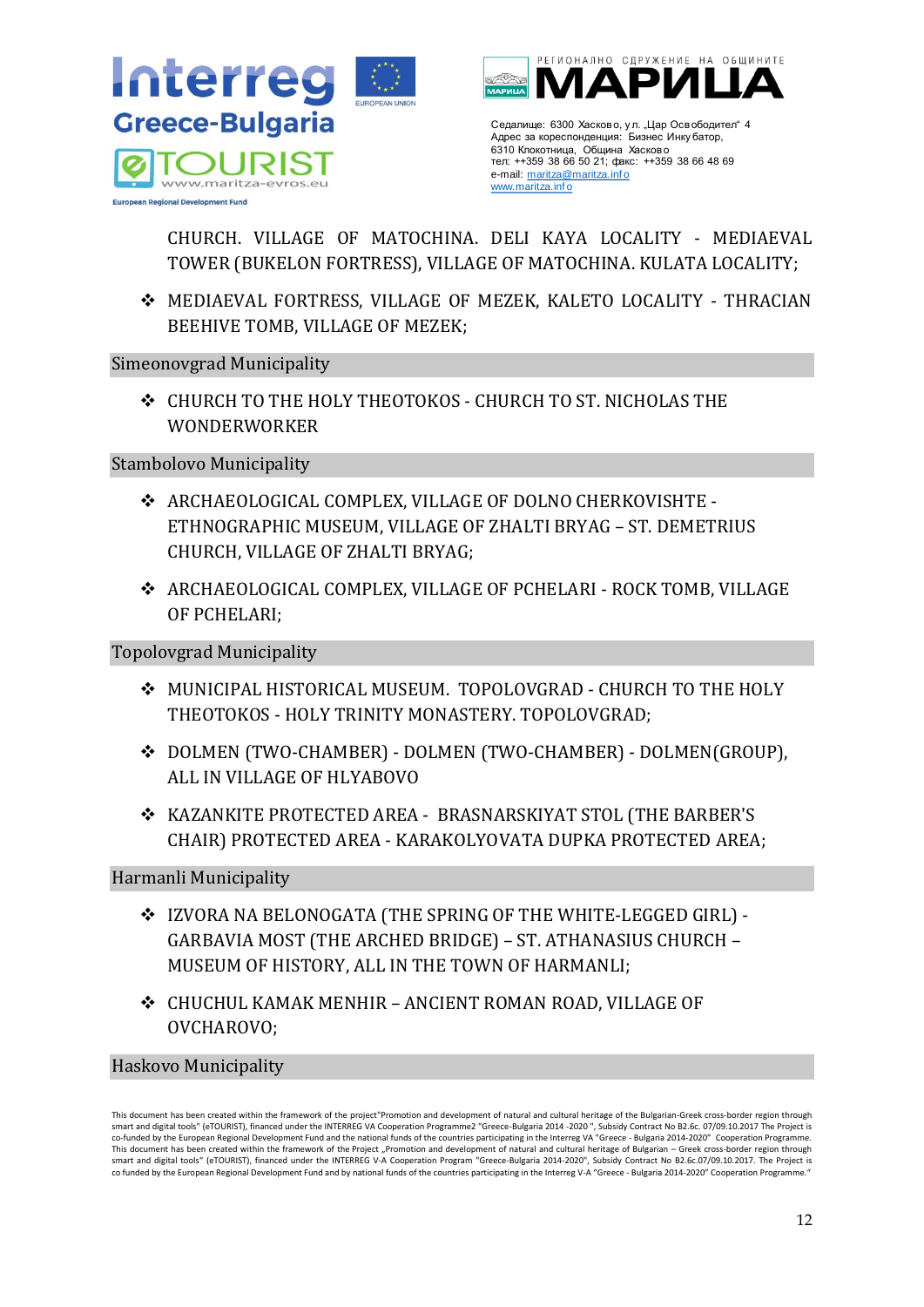

- ❖ CHURCH OF THE HOLY ARCHANGELS MICHAEL AND GARBIEL THE ASSUMPTION OF THE THEOTOKOS CHURCH - PASKLEVA HOUSE - KIRKOVO SCHOOL - MONUMENT TO THE HOLY MOTHER OF GOD - "1000 YEARS OF HASKOVO" MEMORIAL - THE BELL TOWER - THE OLD CLOCK TOWER - THE SUN DIAL, ALL IN THE TOWN OF HASKOVO
- ❖ MONUMENT OF ENVY MARSA FORTRESS REGIONAL HISTORICAL MUSEUM CHORBADZI DIMITRAK'S HOUSE - BOYADZHI OGLU'S HOUSE, ALL IN THE TOWN OF HASKOVO
- Cearance SSO Assess yn Jilay Goreony or Historical Cearance<br>
New Solutions (1998)<br>
13 Cearance Ministers (1998)<br>
13 MICHAEL AND GARBIEL THE<br>
URCH PASKLEVA HOUSE KIRKOVO<br>
MOTHER OF GOD "1000 YEARS OF<br>
2000 YEARS OF ❖ MUSEUM OF THRACIAN ART, VILLAGE OF ALEXANDROVO – VENUE OF THE UZUNDZHOVO FAIR FROM THE 16TH-19TH C. VILLAGE OF UZUNDZHOVO - CHURCH OF THE ASSUMPTION OF THE THEOTOKOS, VILLAGE OF UZUNDZHOVO - HOLY SPRING AND CHAPEL OF SAINT ANNЕ, VILLAGE OF TRAKIETS, ETHNOGRAPHIC ROOM, VILLAGE OF KNIZHOVNIK;
- ❖ ZLATO POLE PROTECTED AREA, VILLAGE OF NOVA NADEZHDA COMMON SNOWDROP HABITAT PROTECTED AREA, VILLAGE OF GARVANOVO, ASENOVA FORTRESS LOCALITY.
- <span id="page-12-0"></span>1.3. ADDITIONAL MEASURES (IN ADDITION TO PRESENTATION IN A MOBILE DEVICES APP AND A WEB PORTAL) FOR PROMOTING AND DEVELOPING CULTURAL AND NATURAL HERITAGE SITES IN HASKOVO DISTRICT

On the basis of the examined best practices related to promoting and developing cultural and natural landmarks in Haskovo district, we propose the following additional measures:

- ❖ Conducting advertising campaigns TV and radio spots, audiovisual materials, billboards, announcements of an event, etc.;
- ❖ Creation of printed and digital advertising materials including catalogues, brochures, guides, maps, etc.;
- ❖ Organization of visits to Bulgaria of interested representatives from third countries (retailers, travel agents, hotel agents, international journalists covering topics related to cultural and natural heritage);
- ❖ Conducting days of the EU's cultural and natural landmarks in third countries by inviting interested representatives (retailers, travel agents, hotel agents);

This document has been created within the framework of the project"Promotion and development of natural and cultural heritage of the Bulgarian-Greek cross-border region through smart and digital tools" (eTOURIST), financed under the INTERREG VA Cooperation Programme2 "Greece-Bulgaria 2014 -2020 ", Subsidy Contract No B2.6c. 07/09.10.2017 The Project is<br>co-funded by the European Regional Developme This document has been created within the framework of the Project "Promotion and development of natural and cultural heritage of Bulgarian – Greek cross-border region through<br>smart and digital tools" (eTOURIST), financed co funded by the European Regional Development Fund and by national funds of the countries participating in the Interreg V-A "Greece - Bulgaria 2014-2020" Cooperation Programme."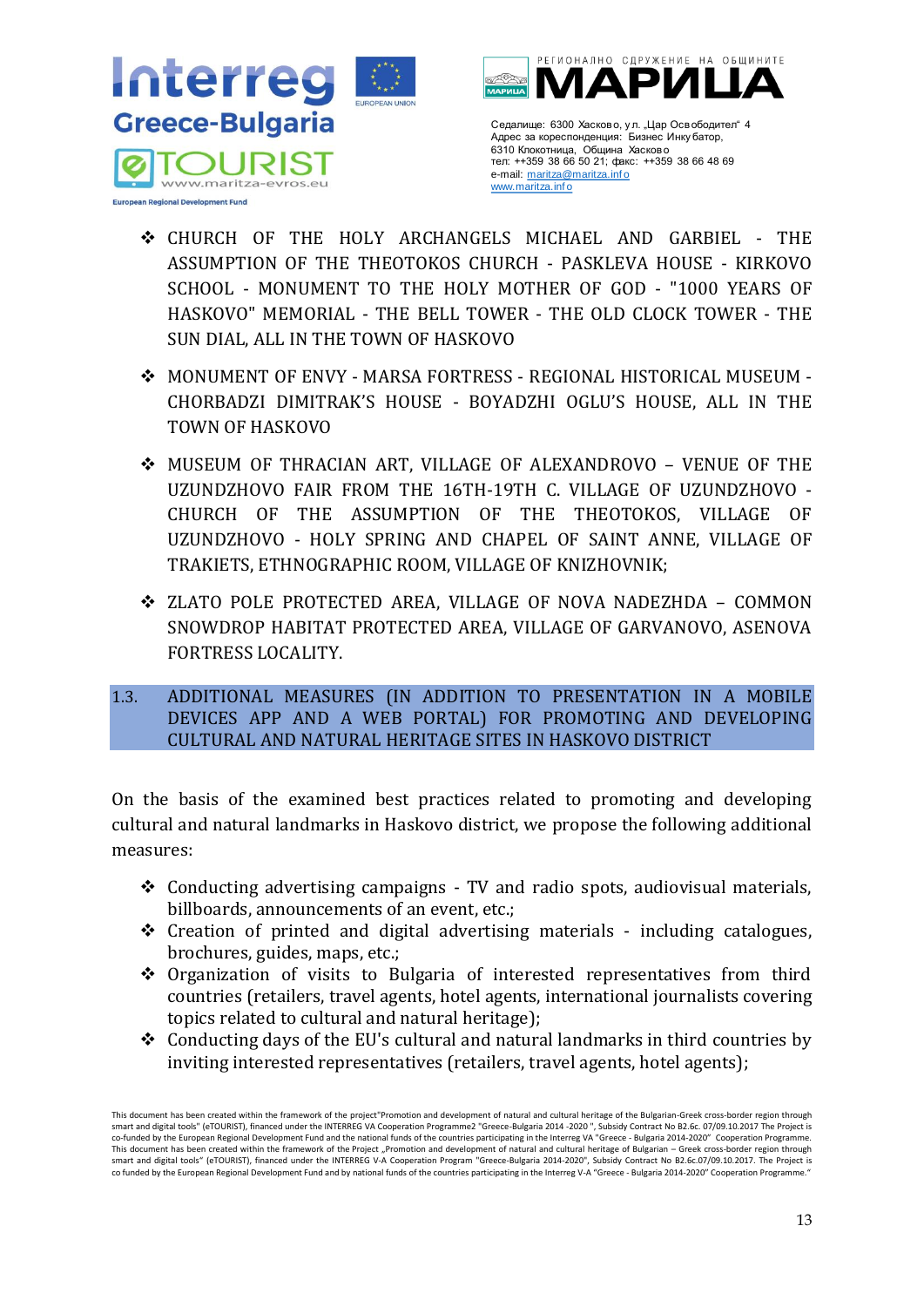

- ❖ Geo-referencing of each type of data that allows it as well as its representation on interactive maps;
- ❖ Integration of the data in Google Maps, OpenStreetMap, etc. through project profiles;
- ❖ Integration of the data in national /industry/ commercial portals for tourist landmarks;
- ❖ Social networking campaign (FB, Instagram, Pinterest, Foursquare) with emphasis on visual or geographic information.
- $\triangle$  Publishing information about the sites in games and applications on the Internet, which also include on-site visits, for example geocaching;
- $\triangle$  Improving the access to immovable cultural heritage sites, digitization of museum funds and creation of public electronic registers;
- ❖ Renovation of museum exhibitions and inclusion of interactive elements;
- ❖ Developing tools for the exchange of information when presenting local museums in national, European and global networks and forums, incl. boosting museum cooperation, creating conditions for volunteer work in museums;
- ❖ Building clusters and deploying networks of key business ventures in ecotourism and retail chains at international, national, regional and local level
- Cearance 5000 Xereno, yn, Llap OceroPhore The Higher Solen (1974)<br>
New an operator of the search of the search of the search of the search of the search of the search of the search of the search of the search of the search ❖ Promotion of activities aimed at educating potential tourists - interpretive and educational programs with the participation of different age groups, green schools with students from primary, elementary, secondary schools, training seminars with university students, teachers from the municipalities close to the protected areas, etc.
- ❖ Careful selection of sites in which investment should be made so as to develop them as tourist attractions;
- ❖ Targeted measures to protect sites from the damaging external impact and the creation of a corresponding natural and/or social environment enhancing the tourist impact of the sites;
- ❖ Taking adequate and timely measures for safeguarding, maintaining and exhibiting the sites.

# <span id="page-13-0"></span>2.1. UNIFIED APPROACH TO COLLECTING IDENTICAL INFORMATION ON TRADITIONAL CUISINE AND WINES IN HASKOVO DISTRICT AIMED AT PRESENTING THEM IN A MOBILE DEVICES APP AND A WEB PORTAL

Before proceeding to identifying the unified approach to collecting identical information about traditional cuisine and wines in Haskovo District, we also need to look at the good

This document has been created within the framework of the project"Promotion and development of natural and cultural heritage of the Bulgarian-Greek cross-border region through smart and digital tools" (eTOURIST), financed under the INTERREG VA Cooperation Programme2 "Greece-Bulgaria 2014 -2020 ", Subsidy Contract No B2.6c. 07/09.10.2017 The Project is<br>co-funded by the European Regional Developme This document has been created within the framework of the Project "Promotion and development of natural and cultural heritage of Bulgarian – Greek cross-border region through smart and digital tools" (eTOURIST), financed under the INTERREG V-A Cooperation Program "Greece-Bulgaria 2014-2020", Subsidy Contract No B2.6c.07/09.10.2017. The Project is co funded by the European Regional Development Fund and by national funds of the countries participating in the Interreg V-A "Greece - Bulgaria 2014-2020" Cooperation Programme."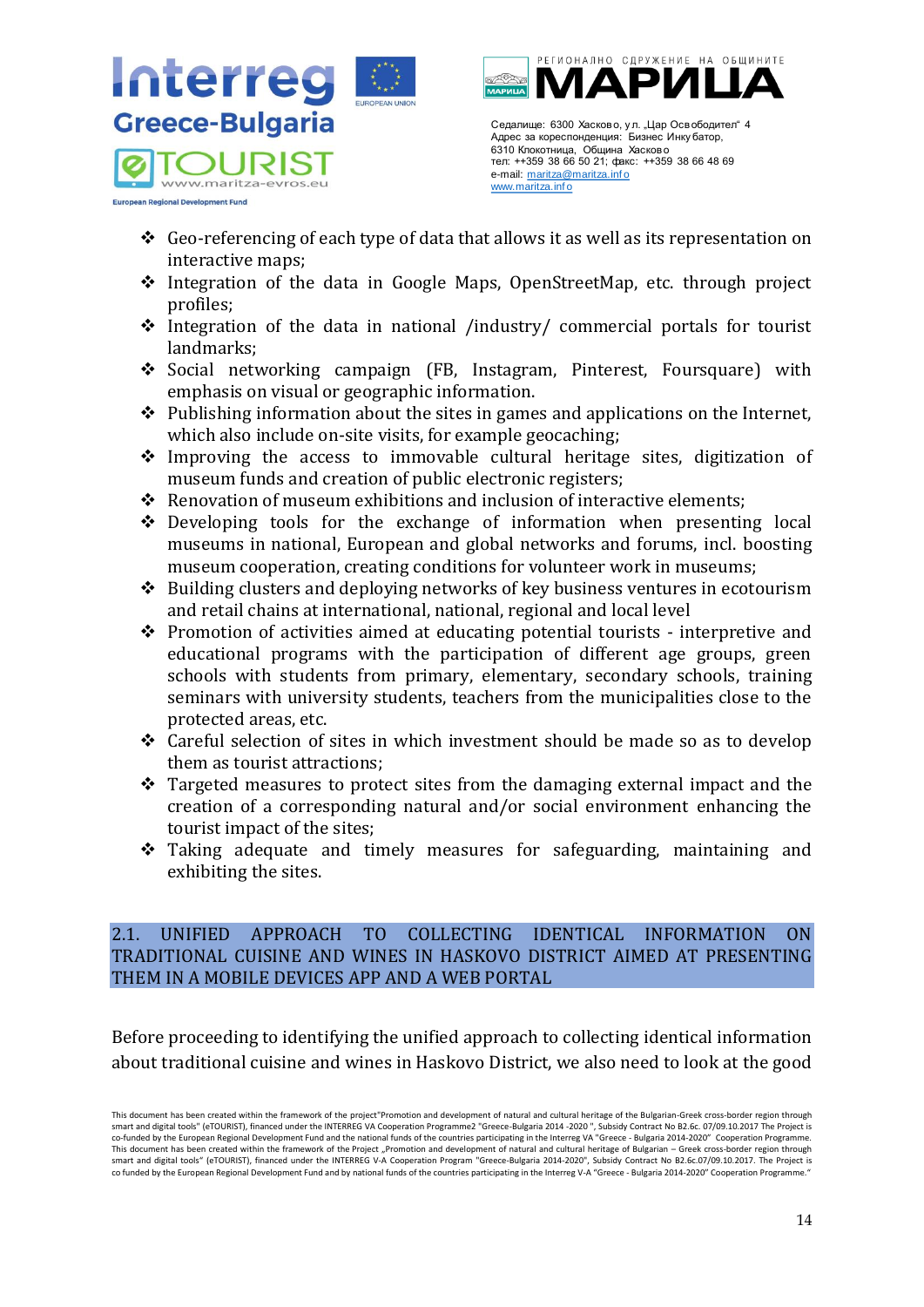



6310 Клокотница, Община Хасково тел: ++359 38 66 50 21; факс: ++359 38 66 48 69 e-mail: maritza@maritza.info www.maritza.inf o

practices for promoting traditional food and wines as a prerequisite for the high-quality implementation of the contract obligations on behalf of the Contractor.

# <span id="page-14-0"></span>PREREQUISITE: GOOD EUROPEAN PRACTICES ON PROMOTING TRADITIONAL FOOD AND WINES

Ceannum 6500 *Newtons*, yn , Llep Cean-General veces - Busine Cean-Associal Cean-Associal Cean-Associal Cean-Associal Cean-Associal Cean-Associal Cean-Associal Cean-Associal Cean-Associal Cean-Associal Cean-Associal Cean-The good practices in question have been selected among available databases, by applying the eligibility criteria defined by the Contractor in view of the ultimate goal of this methodology, namely to promote the traditional cuisine and wines in the region.

The criteria we were guided by were determined by taking into account also the criteria drawn out based on world trends in traditional/local cuisine and wines:

- $\triangleright$  Global Report on Food Tourism, 2012 of the World Tourism Organization<sup>3</sup>;
- $\triangleright$  Rural Food Tourism (2016), Grigorova Z., Shopova I.<sup>4</sup>;
- ➢ Okumus B., Okumus F., Mckercher B, (2007), "Incorporating local and international cuisines in the marketing of tourism destinations: the cases of Hong Kong and Turkey"; Tourism Management Journal
- $\triangleright$  Sims R., (2010), "Putting place on the menu: the negotiation of locality in UK food tourism, from production to consumption", Journal of Rural Studies
- ➢ Quan. Quan S., Wang N., (2004), "Towards a structural model of the tourist experience: an Illustration from food experiences in tourism", Tourism Management journal;
- ➢ Bessière, J. (1998) "Local Development and Heritage: Traditional Food and Cuisine as Tourist Attractions in Rural Areas", Sociologia Ruralis
- ➢ Gheorghe G., Tudorache P., Nistoreanu P. (2014) "Gastronomic Tourism, a New Trend for Contemporary Tourism", Cactus Tourism Journal
- ➢ Overview of marketing opportunities in wine tourism with special reference to Malta, 2015 by Theresa Hoban<sup>5</sup> and others.

Based on the context of this methodology, we draw out the following good practices for promoting traditional food and wines, namely:

Table 3. Good practices regarding traditional food and wines

| <b>TRADITIONAL CUISINE</b> |                                             |                                     |
|----------------------------|---------------------------------------------|-------------------------------------|
| <b>Name</b>                | <b>Results</b>                              | <b>Source of Information</b>        |
| A new economic model for   | Promotion of local recipes handed down from | http://www.scientificpapers.org/wp- |

<sup>3</sup> <http://cf.cdn.unwto.org/sites/all/files/docpdf/amreports4-foodtourism.pdf>

<sup>&</sup>lt;sup>4</sup> [https://www.researchgate.net/publication/311672896\\_Rural\\_Food\\_Tourism](https://www.researchgate.net/publication/311672896_Rural_Food_Tourism)

<sup>5</sup> [https://www.um.edu.mt/library/oar/bitstream/handle/123456789/3072/An%20Overview%20of%20Marketing%20Opportuniti](https://www.um.edu.mt/library/oar/bitstream/handle/123456789/3072/An%20Overview%20of%20Marketing%20Opportunities%20in%20Wine%20Tourism%20with%20special%20reference%20to%20Malta.pdf?sequence=1&isAllowed=y) [es%20in%20Wine%20Tourism%20with%20special%20reference%20to%20Malta.pdf?sequence=1&isAllowed=y](https://www.um.edu.mt/library/oar/bitstream/handle/123456789/3072/An%20Overview%20of%20Marketing%20Opportunities%20in%20Wine%20Tourism%20with%20special%20reference%20to%20Malta.pdf?sequence=1&isAllowed=y)

This document has been created within the framework of the project"Promotion and development of natural and cultural heritage of the Bulgarian-Greek cross-border region through smart and digital tools" (eTOURIST), financed under the INTERREG VA Cooperation Programme2 "Greece-Bulgaria 2014 -2020 ", Subsidy Contract No B2.6c. 07/09.10.2017 The Project is co-funded by the European Regional Development Fund and the national funds of the countries participating in the Interreg VA "Greece - Bulgaria 2014-2020" Cooperation Programme.<br>This document has been created within the fr smart and digital tools" (eTOURIST), financed under the INTERREG V-A Cooperation Program "Greece-Bulgaria 2014-2020", Subsidy Contract No В2.6с.07/09.10.2017. The Project is co funded by the European Regional Development Fund and by national funds of the countries participating in the Interreg V-A "Greece - Bulgaria 2014-2020" Cooperation Programme.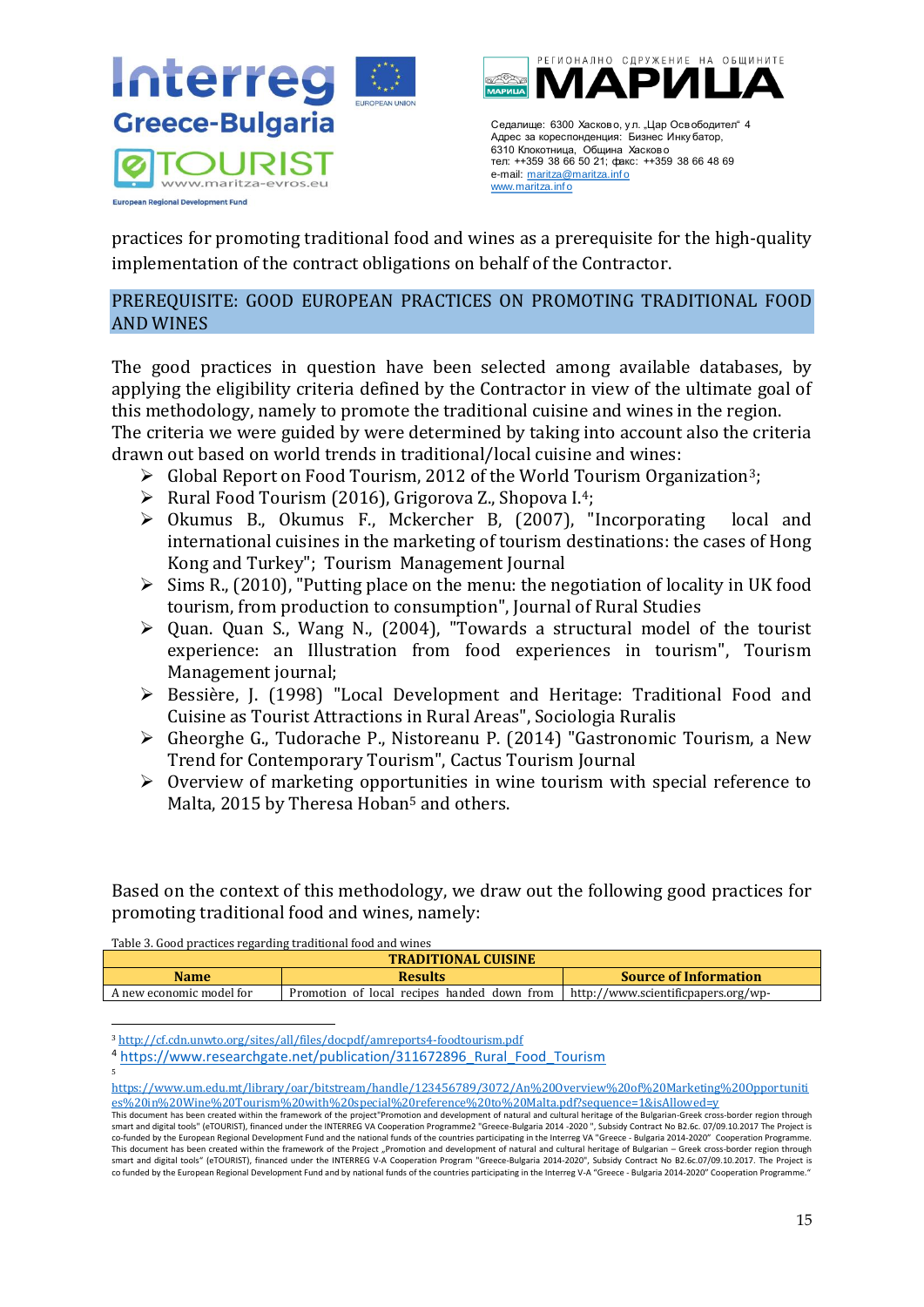



| Greece-Bulgaria                                                                                                                                                                                                                                                                                                                                                      |                                                                                              |                                                  | Седалище: 6300 Хасково, ул. "Цар Освободител" 4<br>Адрес за кореспонденция: Бизнес Инку батор,                                                                                   |
|----------------------------------------------------------------------------------------------------------------------------------------------------------------------------------------------------------------------------------------------------------------------------------------------------------------------------------------------------------------------|----------------------------------------------------------------------------------------------|--------------------------------------------------|----------------------------------------------------------------------------------------------------------------------------------------------------------------------------------|
|                                                                                                                                                                                                                                                                                                                                                                      |                                                                                              |                                                  | 6310 Клокотница, Община Хасково                                                                                                                                                  |
|                                                                                                                                                                                                                                                                                                                                                                      |                                                                                              |                                                  | тел: ++359 38 66 50 21; факс: ++359 38 66 48 69                                                                                                                                  |
|                                                                                                                                                                                                                                                                                                                                                                      |                                                                                              | e-mail: maritza@maritza.info<br>www.maritza.info |                                                                                                                                                                                  |
| <b>European Regional Development Fund</b>                                                                                                                                                                                                                                                                                                                            |                                                                                              |                                                  |                                                                                                                                                                                  |
|                                                                                                                                                                                                                                                                                                                                                                      |                                                                                              |                                                  |                                                                                                                                                                                  |
| Italian farms: wine and food                                                                                                                                                                                                                                                                                                                                         | generation to generation                                                                     |                                                  | content/files/16_Lanfranchi-                                                                                                                                                     |
| tourism                                                                                                                                                                                                                                                                                                                                                              |                                                                                              |                                                  | A_New_Economic_Model_for_Italian_Farms_t                                                                                                                                         |
|                                                                                                                                                                                                                                                                                                                                                                      |                                                                                              |                                                  | he_Wine_Food_Tourism.pdf                                                                                                                                                         |
|                                                                                                                                                                                                                                                                                                                                                                      |                                                                                              |                                                  |                                                                                                                                                                                  |
| Our super food                                                                                                                                                                                                                                                                                                                                                       | Creation of a website with a database                                                        | of                                               | https://www.interregeurope.eu/circe/news                                                                                                                                         |
|                                                                                                                                                                                                                                                                                                                                                                      | producers and processors of local foodstuffs in                                              |                                                  | /news-article/3692/slovenians-create-our-                                                                                                                                        |
|                                                                                                                                                                                                                                                                                                                                                                      | order to encourage the purchasing of local food<br>and raise awareness of the importance and |                                                  | super-food-website/                                                                                                                                                              |
|                                                                                                                                                                                                                                                                                                                                                                      | characteristics of locally produced and locally                                              |                                                  |                                                                                                                                                                                  |
|                                                                                                                                                                                                                                                                                                                                                                      | processed foods.                                                                             |                                                  |                                                                                                                                                                                  |
|                                                                                                                                                                                                                                                                                                                                                                      |                                                                                              |                                                  |                                                                                                                                                                                  |
| Development Strategy for                                                                                                                                                                                                                                                                                                                                             | Drawing up of a gastronomic pyramid defining 24                                              |                                                  | https://www.slovenia.info/en                                                                                                                                                     |
| Gastronomy in Slovenia                                                                                                                                                                                                                                                                                                                                               | gastronomic regions in Slovenia with 144                                                     |                                                  |                                                                                                                                                                                  |
|                                                                                                                                                                                                                                                                                                                                                                      | representative dishes.                                                                       |                                                  |                                                                                                                                                                                  |
|                                                                                                                                                                                                                                                                                                                                                                      | <b>WINES</b>                                                                                 |                                                  |                                                                                                                                                                                  |
| <b>Name</b>                                                                                                                                                                                                                                                                                                                                                          | <b>Results</b>                                                                               |                                                  | <b>Source of Information</b>                                                                                                                                                     |
| Niche                                                                                                                                                                                                                                                                                                                                                                | Creation of a winemakers' network in Crete                                                   |                                                  | http://www.winesofcrete.gr/cretewines/en                                                                                                                                         |
|                                                                                                                                                                                                                                                                                                                                                                      | aimed at promoting both the product and its                                                  |                                                  | /Article/TheWines/WinesofCrete_2507.html                                                                                                                                         |
|                                                                                                                                                                                                                                                                                                                                                                      | tourist potential.                                                                           |                                                  |                                                                                                                                                                                  |
| A new economic model for                                                                                                                                                                                                                                                                                                                                             | Development of several wine destinations in Italy                                            |                                                  | http://www.scientificpapers.org/wp-                                                                                                                                              |
| Italian farms: wine and food                                                                                                                                                                                                                                                                                                                                         |                                                                                              |                                                  | content/files/16_Lanfranchi-                                                                                                                                                     |
| tourism                                                                                                                                                                                                                                                                                                                                                              |                                                                                              |                                                  | A_New_Economic_Model_for_Italian_Farms_t                                                                                                                                         |
|                                                                                                                                                                                                                                                                                                                                                                      |                                                                                              |                                                  | he_Wine_Food_Tourism.pdf                                                                                                                                                         |
| Best Practices in the Great                                                                                                                                                                                                                                                                                                                                          | Excellent example of public-private cooperation                                              |                                                  | http://www.greatwinecapitals.com/sites/de                                                                                                                                        |
| Wine Capitals of the World                                                                                                                                                                                                                                                                                                                                           | in wine tourism / Argentina/                                                                 |                                                  | fault/files/resources/downloads/wine_touri                                                                                                                                       |
|                                                                                                                                                                                                                                                                                                                                                                      |                                                                                              |                                                  | sm_challenges_and_perspectives.pdf                                                                                                                                               |
|                                                                                                                                                                                                                                                                                                                                                                      | Improving the infrastructure and holding wine                                                |                                                  |                                                                                                                                                                                  |
|                                                                                                                                                                                                                                                                                                                                                                      | festivals / Portugal/.                                                                       |                                                  |                                                                                                                                                                                  |
|                                                                                                                                                                                                                                                                                                                                                                      |                                                                                              |                                                  |                                                                                                                                                                                  |
|                                                                                                                                                                                                                                                                                                                                                                      |                                                                                              |                                                  |                                                                                                                                                                                  |
|                                                                                                                                                                                                                                                                                                                                                                      |                                                                                              |                                                  |                                                                                                                                                                                  |
| METHOD AND TECHNIQUES                                                                                                                                                                                                                                                                                                                                                |                                                                                              |                                                  |                                                                                                                                                                                  |
|                                                                                                                                                                                                                                                                                                                                                                      |                                                                                              |                                                  | As a result of the good practices studied and the methods, criteria, systems of analysis and                                                                                     |
|                                                                                                                                                                                                                                                                                                                                                                      |                                                                                              |                                                  | evaluation used in them, as well as the conducted study of the traditional food and wines in                                                                                     |
|                                                                                                                                                                                                                                                                                                                                                                      |                                                                                              |                                                  | Haskovo District under the present contract, the opportunities and the problems in promoting                                                                                     |
|                                                                                                                                                                                                                                                                                                                                                                      | the traditional food and wine in Haskovo district can be defined in the following table:     |                                                  |                                                                                                                                                                                  |
|                                                                                                                                                                                                                                                                                                                                                                      |                                                                                              |                                                  |                                                                                                                                                                                  |
|                                                                                                                                                                                                                                                                                                                                                                      | Table 4. SWOT analysis of Haskovo District in terms of traditional food and wines            |                                                  |                                                                                                                                                                                  |
|                                                                                                                                                                                                                                                                                                                                                                      | <b>STRENGTHS</b>                                                                             |                                                  | <b>WEAKNESSES</b>                                                                                                                                                                |
|                                                                                                                                                                                                                                                                                                                                                                      |                                                                                              |                                                  |                                                                                                                                                                                  |
|                                                                                                                                                                                                                                                                                                                                                                      | Haskovo District is an attractive destination for                                            |                                                  | Insufficient information about Haskovo district as a                                                                                                                             |
| wine and food tourism;                                                                                                                                                                                                                                                                                                                                               |                                                                                              |                                                  | destination for wine and food tourism;                                                                                                                                           |
|                                                                                                                                                                                                                                                                                                                                                                      | A tourist product related to one of the oldest                                               |                                                  | Overall, a relatively little-known destination on the                                                                                                                            |
|                                                                                                                                                                                                                                                                                                                                                                      | traditions in the territory of Haskovo /wine-                                                |                                                  | external and domestic markets;                                                                                                                                                   |
| making/ and local culinary dishes.                                                                                                                                                                                                                                                                                                                                   |                                                                                              |                                                  | Strong competition of neighbouring Greece and                                                                                                                                    |
|                                                                                                                                                                                                                                                                                                                                                                      |                                                                                              | Turkey;                                          |                                                                                                                                                                                  |
|                                                                                                                                                                                                                                                                                                                                                                      |                                                                                              |                                                  | The standard products for "mass" tourism do not                                                                                                                                  |
|                                                                                                                                                                                                                                                                                                                                                                      |                                                                                              |                                                  | help build the image of the area as a wine and food                                                                                                                              |
|                                                                                                                                                                                                                                                                                                                                                                      |                                                                                              | tourism destination.                             |                                                                                                                                                                                  |
|                                                                                                                                                                                                                                                                                                                                                                      | <b>OPPORTUNITIES</b>                                                                         |                                                  | <b>THREATS/PROBLEMS</b>                                                                                                                                                          |
|                                                                                                                                                                                                                                                                                                                                                                      | Complementing tourist services with wine and food                                            |                                                  | Strong competition in the sector (Italy, France,                                                                                                                                 |
|                                                                                                                                                                                                                                                                                                                                                                      |                                                                                              |                                                  | This document has been created within the framework of the project"Promotion and development of natural and cultural heritage of the Bulgarian-Greek cross-border region through |
|                                                                                                                                                                                                                                                                                                                                                                      |                                                                                              |                                                  | smart and digital tools" (eTOURIST), financed under the INTERREG VA Cooperation Programme2 "Greece-Bulgaria 2014 -2020", Subsidy Contract No B2.6c. 07/09.10.2017 The Project is |
| co-funded by the European Regional Development Fund and the national funds of the countries participating in the Interreg VA "Greece - Bulgaria 2014-2020" Cooperation Programme.<br>This document has been created within the framework of the Project "Promotion and development of natural and cultural heritage of Bulgarian - Greek cross-border region through |                                                                                              |                                                  |                                                                                                                                                                                  |
| smart and digital tools" (eTOURIST), financed under the INTERREG V-A Cooperation Program "Greece-Bulgaria 2014-2020", Subsidy Contract No B2.6c.07/09.10.2017. The Project is<br>co funded by the European Regional Development Fund and by national funds of the countries participating in the Interreg V-A "Greece - Bulgaria 2014-2020" Cooperation Programme."  |                                                                                              |                                                  |                                                                                                                                                                                  |
|                                                                                                                                                                                                                                                                                                                                                                      |                                                                                              |                                                  |                                                                                                                                                                                  |
|                                                                                                                                                                                                                                                                                                                                                                      |                                                                                              |                                                  |                                                                                                                                                                                  |
|                                                                                                                                                                                                                                                                                                                                                                      |                                                                                              |                                                  | 16                                                                                                                                                                               |

#### METHOD AND TECHNIQUES

| <b>STRENGTHS</b>                                                                                                              | WEAKNESSES                                                                                                                                              |
|-------------------------------------------------------------------------------------------------------------------------------|---------------------------------------------------------------------------------------------------------------------------------------------------------|
| Haskovo District is an attractive destination for<br>wine and food tourism;<br>A tourist product related to one of the oldest | Insufficient information about Haskovo district as a<br>destination for wine and food tourism;<br>Overall, a relatively little-known destination on the |
| traditions in the territory of Haskovo /wine-<br>making/ and local culinary dishes.                                           | external and domestic markets;<br>Strong competition of neighbouring Greece and<br>Turkey;                                                              |
|                                                                                                                               | The standard products for "mass" tourism do not<br>help build the image of the area as a wine and food<br>tourism destination.                          |
| <b>OPPORTUNITIES</b>                                                                                                          | <b>THREATS/PROBLEMS</b>                                                                                                                                 |
| Complementing tourist services with wine and food                                                                             | Strong competition in the sector (Italy, France,                                                                                                        |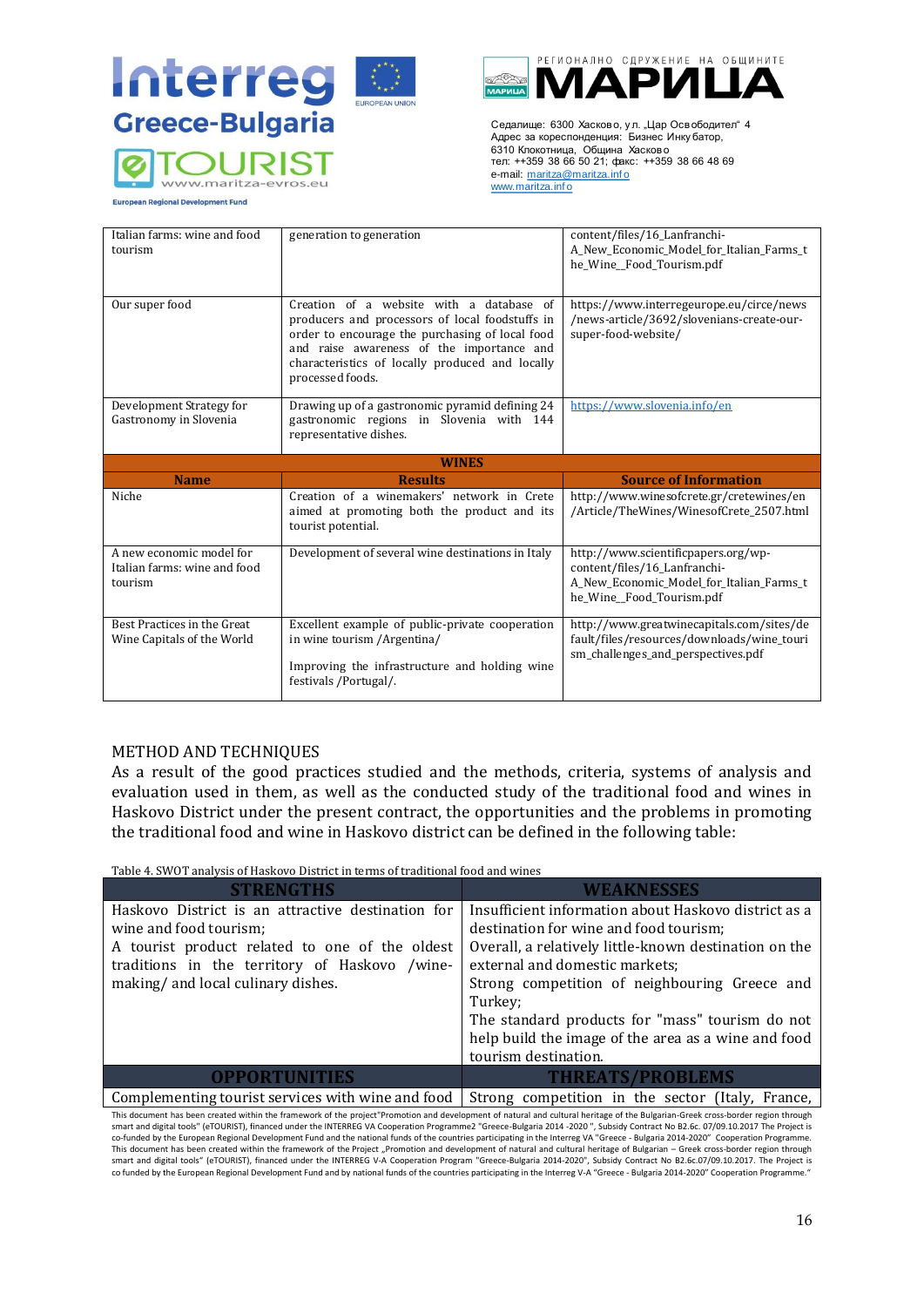

| Greece-Bulgaria                                                                                                                                                                                                                                                                                                                                                                                                                                                                                                                                                                                                                                                                                                                                                                                                                                                                                                                                                                                                                                                                                                                                                                                                                                                                       | Седалище: 6300 Хасково, ул. "Цар Освободител" 4<br>Адрес за кореспонденция: Бизнес Инку батор,<br>6310 Клокотница, Община Хасково<br>тел: ++359 38 66 50 21; факс: ++359 38 66 48 69                                                                                           |  |
|---------------------------------------------------------------------------------------------------------------------------------------------------------------------------------------------------------------------------------------------------------------------------------------------------------------------------------------------------------------------------------------------------------------------------------------------------------------------------------------------------------------------------------------------------------------------------------------------------------------------------------------------------------------------------------------------------------------------------------------------------------------------------------------------------------------------------------------------------------------------------------------------------------------------------------------------------------------------------------------------------------------------------------------------------------------------------------------------------------------------------------------------------------------------------------------------------------------------------------------------------------------------------------------|--------------------------------------------------------------------------------------------------------------------------------------------------------------------------------------------------------------------------------------------------------------------------------|--|
| <b>European Regional Development Fund</b>                                                                                                                                                                                                                                                                                                                                                                                                                                                                                                                                                                                                                                                                                                                                                                                                                                                                                                                                                                                                                                                                                                                                                                                                                                             | e-mail: maritza@maritza.info<br>www.maritza.info                                                                                                                                                                                                                               |  |
| tourism;<br>Creating an emotionally targeted, content-rich<br>tourist product, linking all aspects of wine and food<br>tourism in Haskovo, both modern aspects and<br>those associated with the past and with established<br>traditions;<br>Clear targeting of the product via micro-targeting<br>of the markets selected for the specific type of<br>tourism, which are familiar with local wines and<br>food;<br>Using the capabilities of new communication media<br>to create an emotional connection between<br>product, destination, and user.                                                                                                                                                                                                                                                                                                                                                                                                                                                                                                                                                                                                                                                                                                                                  | Spain,<br>Greece)<br>and the<br>emerging<br>markets<br>(Australia, South Africa, Chile, Georgia, Armenia,<br>Romania);<br>Wrong or unfocused targeting of the tourist<br>product, leading to low efficiency of Haskovo's<br>regional marketing as a food and wine destination. |  |
| Taking into account the good practices described above, we have come to the conclusion<br>that the methods and techniques for promoting traditional food and wines should meet<br>a minimum number of criteria in order to be presented in a mobile devices app and a<br>web portal.                                                                                                                                                                                                                                                                                                                                                                                                                                                                                                                                                                                                                                                                                                                                                                                                                                                                                                                                                                                                  |                                                                                                                                                                                                                                                                                |  |
| <b>TRADITIONAL FOOD</b>                                                                                                                                                                                                                                                                                                                                                                                                                                                                                                                                                                                                                                                                                                                                                                                                                                                                                                                                                                                                                                                                                                                                                                                                                                                               |                                                                                                                                                                                                                                                                                |  |
| The minimum conditions that a traditional cuisine should meet are the following:<br>be traditional only for the specific area;<br>❖<br>be connected with the lifestyle and customs of the local population;<br>❖<br>to be passed on from generation to generation;<br>❖<br>to be popular with the local population;<br>❖<br>to be healthy and to be composed of only locally acquired products.<br>❖                                                                                                                                                                                                                                                                                                                                                                                                                                                                                                                                                                                                                                                                                                                                                                                                                                                                                  |                                                                                                                                                                                                                                                                                |  |
| <b>WINES</b>                                                                                                                                                                                                                                                                                                                                                                                                                                                                                                                                                                                                                                                                                                                                                                                                                                                                                                                                                                                                                                                                                                                                                                                                                                                                          |                                                                                                                                                                                                                                                                                |  |
| The minimum conditions which a certain wine should meet are the following:<br>be traditional for the specific area;<br>❖<br>be connected with the lifestyle and customs of the local population;<br>❖<br>to be popular among locals;<br>❖<br>❖<br>be of high quality;<br>be unique to the area.                                                                                                                                                                                                                                                                                                                                                                                                                                                                                                                                                                                                                                                                                                                                                                                                                                                                                                                                                                                       |                                                                                                                                                                                                                                                                                |  |
| APPROACH AND STAGES OF COLLECTING IDENTICAL INFORMATION                                                                                                                                                                                                                                                                                                                                                                                                                                                                                                                                                                                                                                                                                                                                                                                                                                                                                                                                                                                                                                                                                                                                                                                                                               |                                                                                                                                                                                                                                                                                |  |
| Having shown the good practices in the field, we suggest that <b>THE APPROACH</b> to<br>collecting identical information should comprise the following stages:<br>This document has been created within the framework of the project"Promotion and development of natural and cultural heritage of the Bulgarian-Greek cross-border region through<br>smart and digital tools" (eTOURIST), financed under the INTERREG VA Cooperation Programme2 "Greece-Bulgaria 2014 -2020", Subsidy Contract No B2.6c. 07/09.10.2017 The Project is<br>co-funded by the European Regional Development Fund and the national funds of the countries participating in the Interreg VA "Greece - Bulgaria 2014-2020" Cooperation Programme.<br>This document has been created within the framework of the Project "Promotion and development of natural and cultural heritage of Bulgarian - Greek cross-border region through<br>smart and digital tools" (eTOURIST), financed under the INTERREG V-A Cooperation Program "Greece-Bulgaria 2014-2020", Subsidy Contract No B2.6c.07/09.10.2017. The Project is<br>co funded by the European Regional Development Fund and by national funds of the countries participating in the Interreg V-A "Greece - Bulgaria 2014-2020" Cooperation Programme." |                                                                                                                                                                                                                                                                                |  |
|                                                                                                                                                                                                                                                                                                                                                                                                                                                                                                                                                                                                                                                                                                                                                                                                                                                                                                                                                                                                                                                                                                                                                                                                                                                                                       | 17                                                                                                                                                                                                                                                                             |  |

# <span id="page-16-0"></span>TRADITIONAL FOOD

- $\div$  be traditional only for the specific area;
- $\triangleq$  be connected with the lifestyle and customs of the local population;
- ❖ to be passed on from generation to generation;
- $\triangle$  to be popular with the local population;
- $\triangleq$  to be healthy and to be composed of only locally acquired products.

## <span id="page-16-1"></span>WINES

- ❖ be traditional for the specific area;
- $\triangle$  be connected with the lifestyle and customs of the local population;
- $\div$  to be popular among locals;
- $\div$  be of high quality;
- $\div$  be unique to the area.

## <span id="page-16-2"></span>APPROACH AND STAGES OF COLLECTING IDENTICAL INFORMATION

This document has been created within the framework of the project"Promotion and development of natural and cultural heritage of the Bulgarian-Greek cross-border region through smart and digital tools" (eTOURIST), financed under the INTERREG VA Cooperation Programme2 "Greece-Bulgaria 2014 -2020 ", Subsidy Contract No B2.6c. 07/09.10.2017 The Project is co-funded by the European Regional Development Fund and the national funds of the countries participating in the Interreg VA "Greece - Bulgaria 2014-2020" Cooperation Programme.<br>This document has been created within the fr smart and digital tools" (eTOURIST), financed under the INTERREG V-A Cooperation Program "Greece-Bulgaria 2014-2020", Subsidy Contract No B2.6c.07/09.10.2017. The Project is co funded by the European Regional Development Fund and by national funds of the countries participating in the Interreg V-A "Greece - Bulgaria 2014-2020" Cooperation Programme."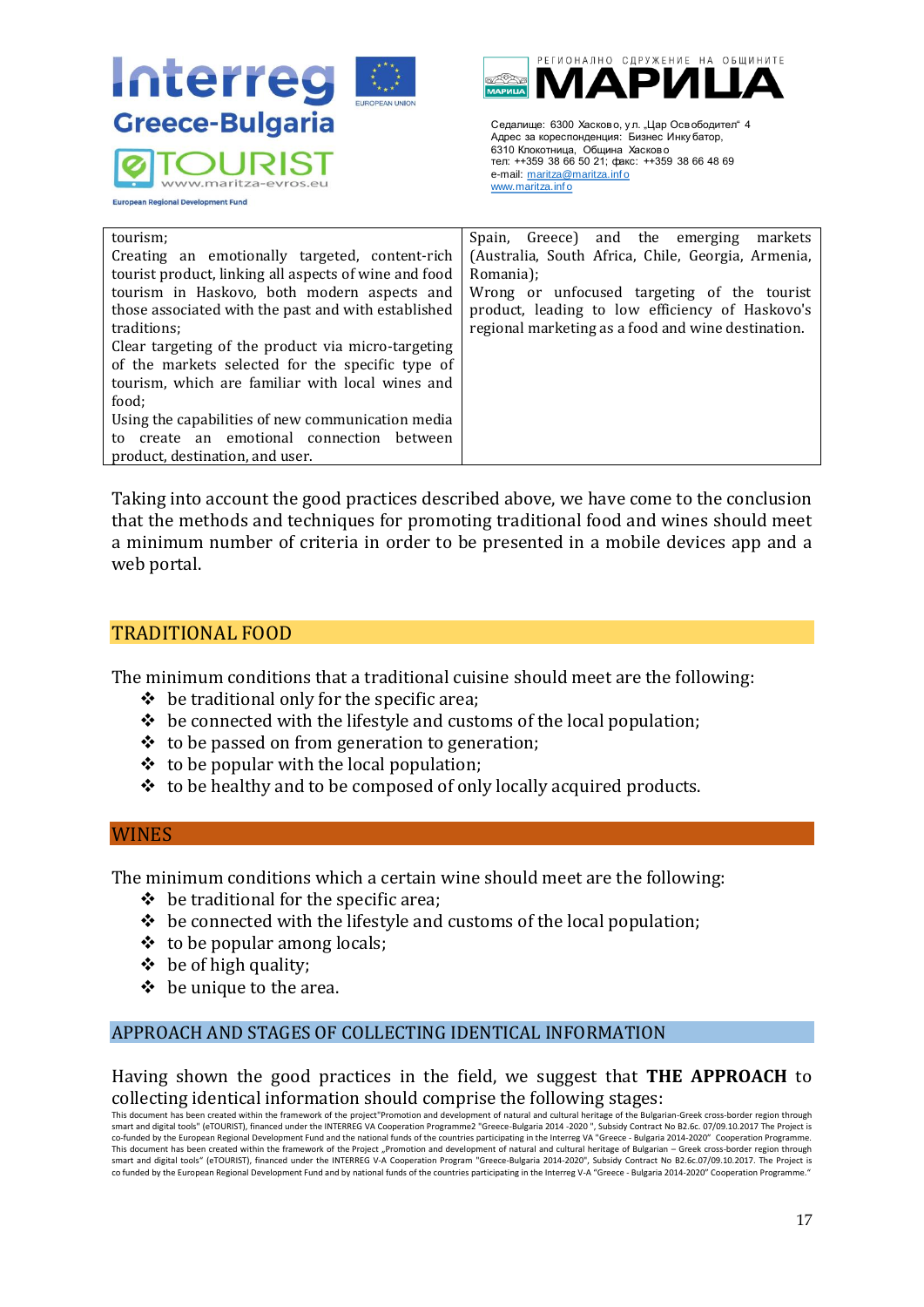

- Studying and documenting information about traditional food and wines in Haskovo district;
- Systematization of the information based on certain indicators.

# *STAGE 1. Study and documentation of traditional foods and wines in Haskovo district*

Ceannum 6500 *Newtons*, yn, Llap Cenedomern"<br>
Ceares an oppenbence plane, benedomer Mongtons,<br>
Then the standard manipulation<br>
on the main manipulation<br>
on the main manipulation<br>
on the main manipulation<br>
on the main mani We suggest exploring sources of information of a different nature, incl. strategic documents – Regional Development Strategy, Municipal Development Plans, National Strategy for Development of Viticulture and Wine Production 2005-2025, National Strategy for Sustainable Development of Agriculture of the Republic of Bulgaria 2014- 2020, National Strategy for Sustainable Development of Tourism in the Republic of Bulgaria, 2014- 2030 etc., as well as literary and other sources; establishing contacts with the competent authorities such as the Ministry of Agriculture, the Executive Agency for Vine and Wine, the Institutes of Vine and Wine, the Local and Regional History Museums, including community centres, local initiative groups, museums, research of information available on multiple websites with statistical data, incl. other studies on the cultural intangible culinary heritage, any promotional materials created, etc.

## *Systematization of information based on certain indicators*

Once the different sources of information have been carefully examined, we suggest that the collected data be systematized by certain indicators when presented in a mobile application and a web portal. As main indicators we suggest the following:

- 1. Name
- 2. Where is it offered
- 3. Description
- 4. Combination with a festival

This document has been created within the framework of the project"Promotion and development of natural and cultural heritage of the Bulgarian-Greek cross-border region through smart and digital tools" (eTOURIST), financed under the INTERREG VA Cooperation Programme2 "Greece-Bulgaria 2014 -2020 ", Subsidy Contract No B2.6c. 07/09.10.2017 The Project is co-funded by the European Regional Development Fund and the national funds of the countries participating in the Interreg VA "Greece - Bulgaria 2014-2020" Cooperation Programme. This document has been created within the framework of the Project "Promotion and development of natural and cultural heritage of Bulgarian – Greek cross-border region through smart and digital tools" (eTOURIST), financed under the INTERREG V-A Cooperation Program "Greece-Bulgaria 2014-2020", Subsidy Contract No B2.6c.07/09.10.2017. The Project is co funded by the European Regional Development Fund and by national funds of the countries participating in the Interreg V-A "Greece - Bulgaria 2014-2020" Cooperation Programme.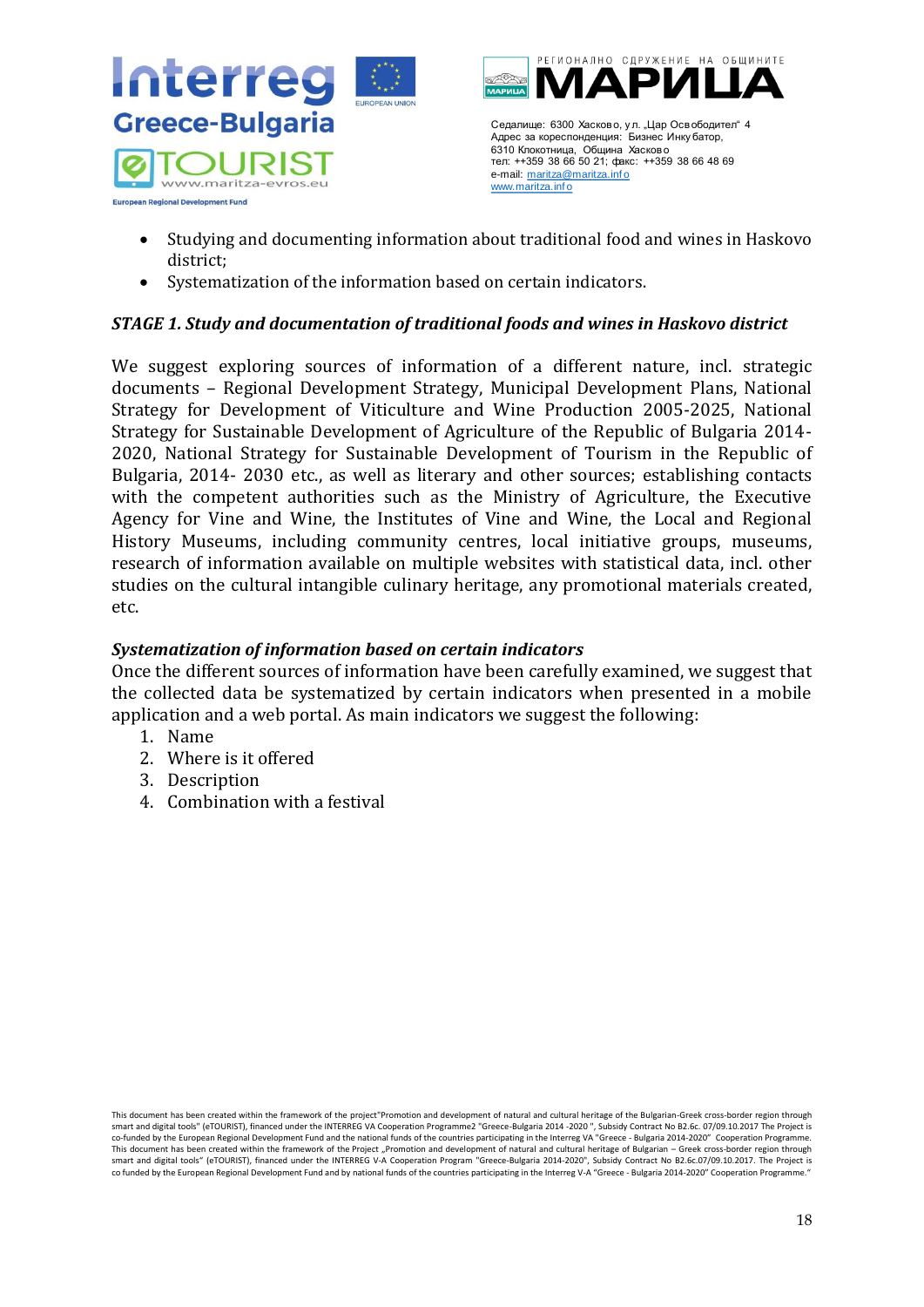

Chart 2. A unified approach to collecting information on traditional food and wines

<span id="page-18-0"></span>2.2. RESULTS AND PROCESSED DATA FROM THE SURVEY OF TRADITIONAL FOOD AND WINES IN HASKOVO DISTRICT IN AN APPROPRIATE FORMAT ACCORDING TO THE IDENTIFIED APPROACH FOR PRESENTING THE DATA IN A MOBILE DEVICES APP AND A WEB PORTAL

According to the above-mentioned approach, we have collected the following data in separate sections in ANNEX 2:

## TRADITIONAL FOOD



Options for tourist visits with emphasis on food and wine tourism by municipality:

## Dimitrovgrad Municipality

This document has been created within the framework of the project"Promotion and development of natural and cultural heritage of the Bulgarian-Greek cross-border region through smart and digital tools" (eTOURIST), financed under the INTERREG VA Cooperation Programme2 "Greece-Bulgaria 2014 -2020 ", Subsidy Contract No B2.6c. 07/09.10.2017 The Project is<br>co-funded by the European Regional Developme co funded by the European Regional Development Fund and by national funds of the countries participating in the Interreg V-A "Greece - Bulgaria 2014-2020" Cooperation Programme."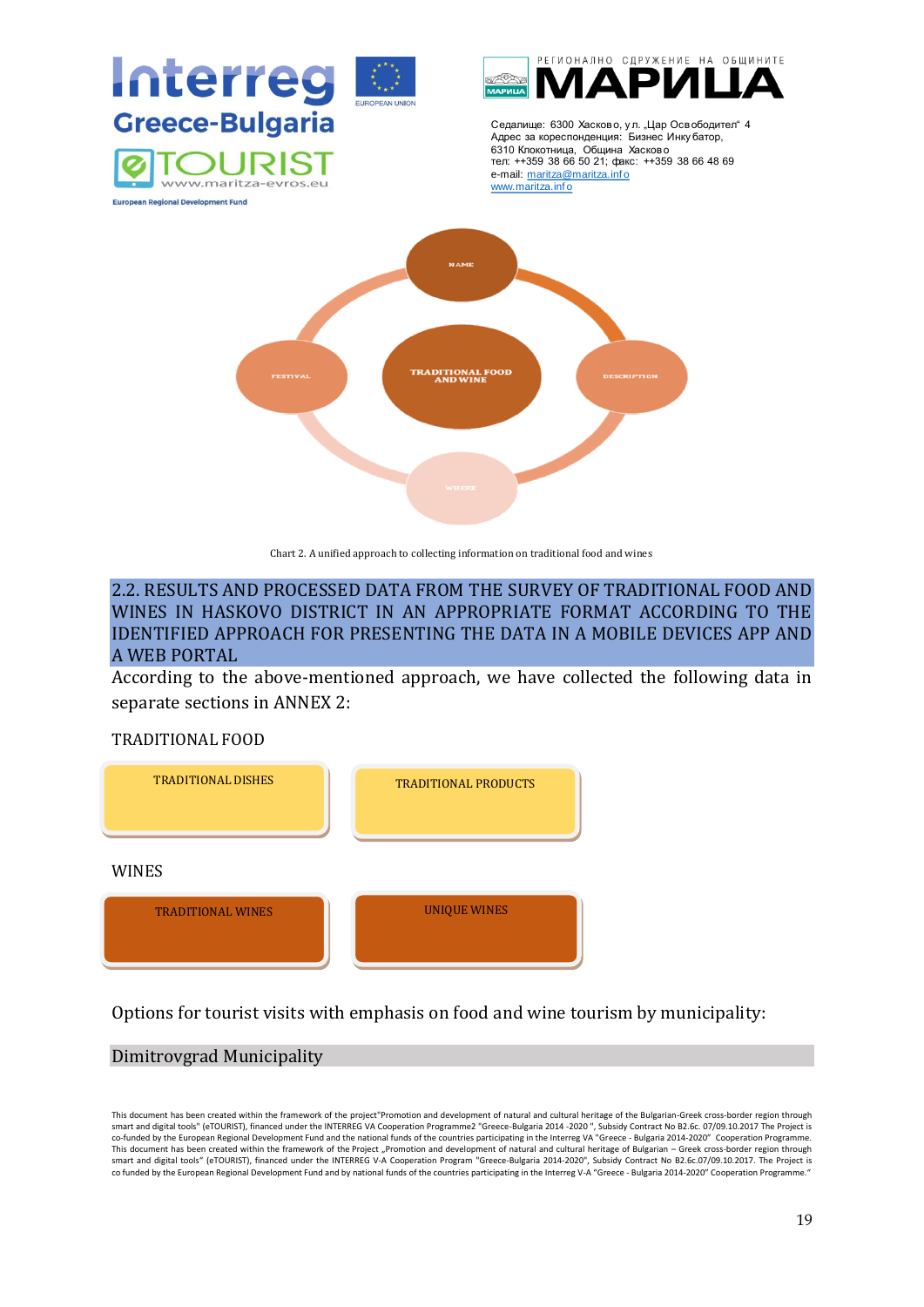



Адрес за кореспонденция: Бизнес Инку батор, 6310 Клокотница, Община Хасково тел: ++359 38 66 50 21; факс: ++359 38 66 48 69 e-mail: maritza@maritza.info www.maritza.inf o

❖ Festival in the village of Stalevo, held in September - wine cellar in the vicinity of Dimitrovgrad municipality;

## Ivaylovgrad Municipality

❖ Festival in the village of Huhla, held in September - wine cellar in the vicinity of the municipality;

Lyubimets Municipality

❖ Traditional Fair - "From the garden to the plate" Culinary Exhibition, held in August - wine cellar in the vicinity of Lyubimets municipality;

## Stambolovo Municipality

 $\div$  Festival of Spelt Bread, month of July - wine cellar in the region of Lyubimets municipality;

## Topolovgrad Municipality

❖ Festival of Bread and Wine, held in January - wine cellar in the vicinity of Topolovgrad Municipality;

## Harmanli Municipality

- ❖ "Na Harmana" (On the Threshing-floor) Festival, held in September wine cellar in the vicinity of Harmanli municipality;
- ❖ TransGourmetTour, held in May wine cellar in the vicinity of Harmanli municipality;
- ❖ Festival of Sesame, held in July wine cellar in the vicinity of Harmanli Municipality;

## Haskovo Municipality

- ❖ "Varvara and Sava" culinary exhibition, held inDecember wine cellar in the region of Haskovo municipality;
- ❖ "Dishes and beverages from the Haskovo region" culinary exhibition of competitive character, held in December - wine cellar in the region of Haskovo municipality;
- ❖ Tabiet Culinary and Music Festival, held in May wine cellar in the region of Haskovo municipality;

This document has been created within the framework of the project"Promotion and development of natural and cultural heritage of the Bulgarian-Greek cross-border region through smart and digital tools" (eTOURIST), financed under the INTERREG VA Cooperation Programme2 "Greece-Bulgaria 2014 -2020 ", Subsidy Contract No B2.6c. 07/09.10.2017 The Project is co-funded by the European Regional Development Fund and the national funds of the countries participating in the Interreg VA "Greece - Bulgaria 2014-2020" Cooperation Programme. This document has been created within the framework of the Project "Promotion and development of natural and cultural heritage of Bulgarian – Greek cross-border region through smart and digital tools" (eTOURIST), financed under the INTERREG V-A Cooperation Program "Greece-Bulgaria 2014-2020", Subsidy Contract No B2.6c.07/09.10.2017. The Project is co funded by the European Regional Development Fund and by national funds of the countries participating in the Interreg V-A "Greece - Bulgaria 2014-2020" Cooperation Programme. 20 Centrum 5000 *Newtons* yn , Llep Centrology - 100 Centrology - 100 Centrology - 20<br>
Newton a month of the main matrix and centrology and centrology and centrology and centrology and centrology and centrology and centr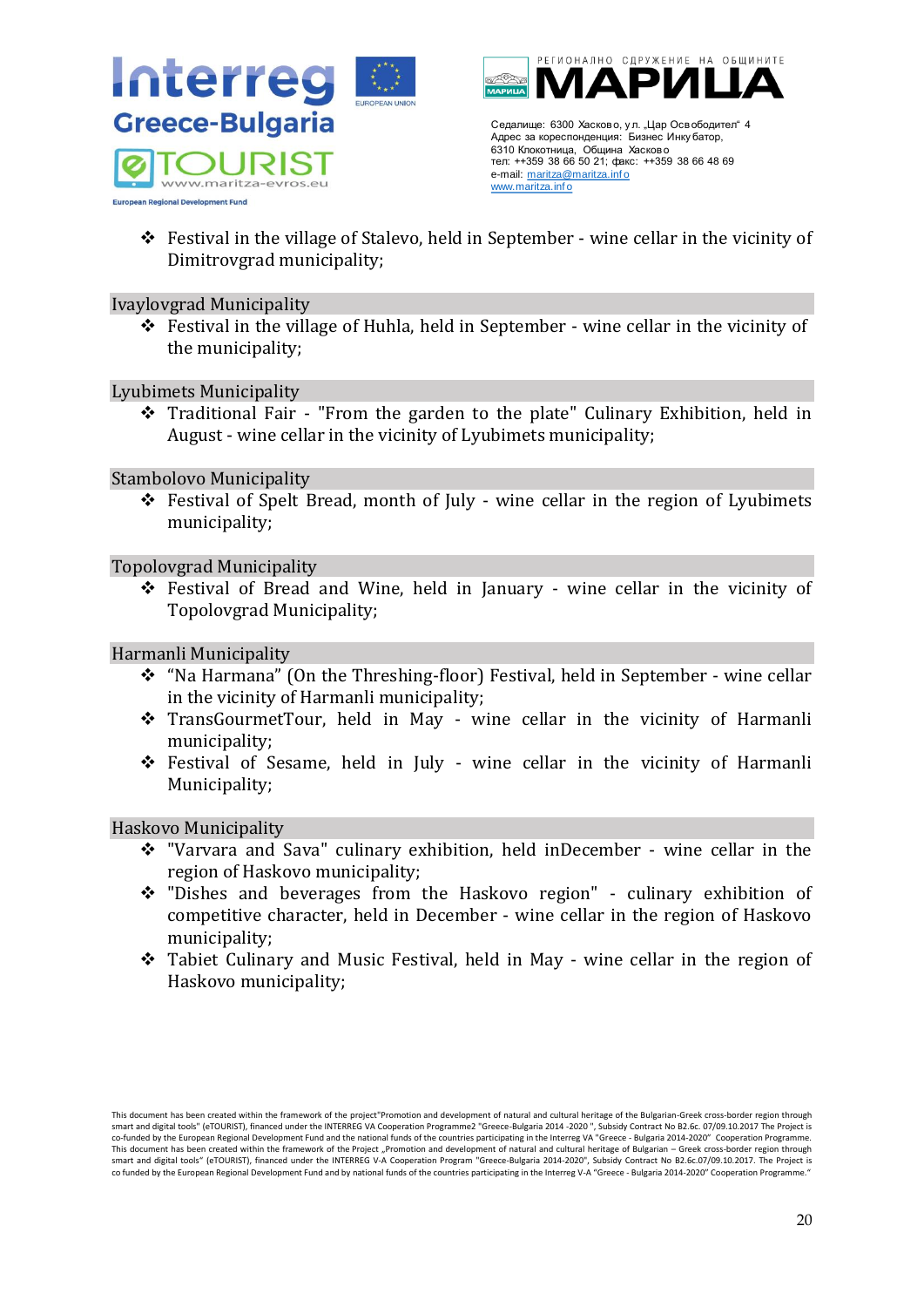



Адрес за кореспонденция: Бизнес Инку батор, 6310 Клокотница, Община Хасково тел: ++359 38 66 50 21; факс: ++359 38 66 48 69 e-mail: maritza@maritza.info www.maritza.inf o

# <span id="page-20-0"></span>ADDITIONAL MEASURES (IN ADDITION TO PRESENTATION IN A MOBILE DEVICES APP AND AWEB PORTAL) FOR PROMOTING AND DEVELOPING TRADITIONAL FOOD AND WINES IN HASKOVO DISTRICT

As a result of the examined good practices on the promotion and development of traditional foods and wines in Haskovo district, we propose the following additional measures:

- ❖ Conducting advertising campaigns TV and radio spots, audiovisual materials, billboards, announcements of events, etc.;
- ❖ Creating printed and digital materials including catalogues, brochures, guides, recipe books, maps, etc.<sup>6</sup>;
- ❖ Conducting advertising activities in retail outlets;
- ❖ Organizing meetings with importers, distributors and other merchants;
- ❖ Organizing visits to Bulgaria of interested third-country representatives (retailers, sommeliers, travel agents, hotel agents, international journalists covering topics related to wine and local cuisine);
- ❖ Conducting days of EU wines in third countries by inviting interested representatives (retailers, sommeliers, travel agents, hotel agents);
- ❖ Establishing an easy-to-find and well-marked place to offer food/wine tasting/product presentation;
- ❖ Establishing a wine club for visitors and providing membership cards;
- ❖ Organizing visits to wine tours in Haskovo;
- ❖ Holding fairs and international exhibitions, sector-oriented or general, aimed at professionals or consumers;
- ❖ Organizing business meetings between professionals and consumers, holding workshops, wine tasting sessions, seminars, etc.<sup>7</sup>;
- ❖ Media coverage of festivals for local cuisine and wines;
- ❖ Publications and films on local cuisine and wine history;
- ❖ Creating a network of wine-growers and restaurateurs;
- ❖ Organizing conferences and other promotional events;
- ❖ Organizing cooking courses online and on-site;
- ❖ Developing entertaining games in apps and the Internet on local cuisine and wines;
- $\triangleleft$  Georeferencing of any type of data that allows this, as well as its representation on interactive maps;
- ❖ Integrating the data into Google Maps, OpenStreetMap, etc. through project profiles;

<sup>6</sup> [https://www.theseus.fi/bitstream/handle/10024/64631/Anh\\_Vu\\_Ngoc\\_TOBBA11.pdf?sequence=1](https://www.theseus.fi/bitstream/handle/10024/64631/Anh_Vu_Ngoc_TOBBA11.pdf?sequence=1)

<sup>7</sup> NATIONAL PROGRAM FOR ASSISTING THE BULGARIAN WINE SECTOR FOR THE VINTAGES 2014-2018.

This document has been created within the framework of the project"Promotion and development of natural and cultural heritage of the Bulgarian-Greek cross-border region through smart and digital tools" (eTOURIST), financed under the INTERREG VA Cooperation Programme2 "Greece-Bulgaria 2014 -2020 ", Subsidy Contract No B2.6c. 07/09.10.2017 The Project is co-funded by the European Regional Development Fund and the national funds of the countries participating in the Interreg VA "Greece - Bulgaria 2014-2020″ Cooperation Programme.<br>This document has been created within the fr co funded by the European Regional Development Fund and by national funds of the countries participating in the Interreg V-A "Greece - Bulgaria 2014-2020" Cooperation Programme. Cearance 5000 *Newtons*, yn, Llap OceraCearance and the mentrices and the properties in the mentrices of the mentrices of the mentrices of the mentrices of the mentrices of the mentrices of the mentrices of the mentrices o